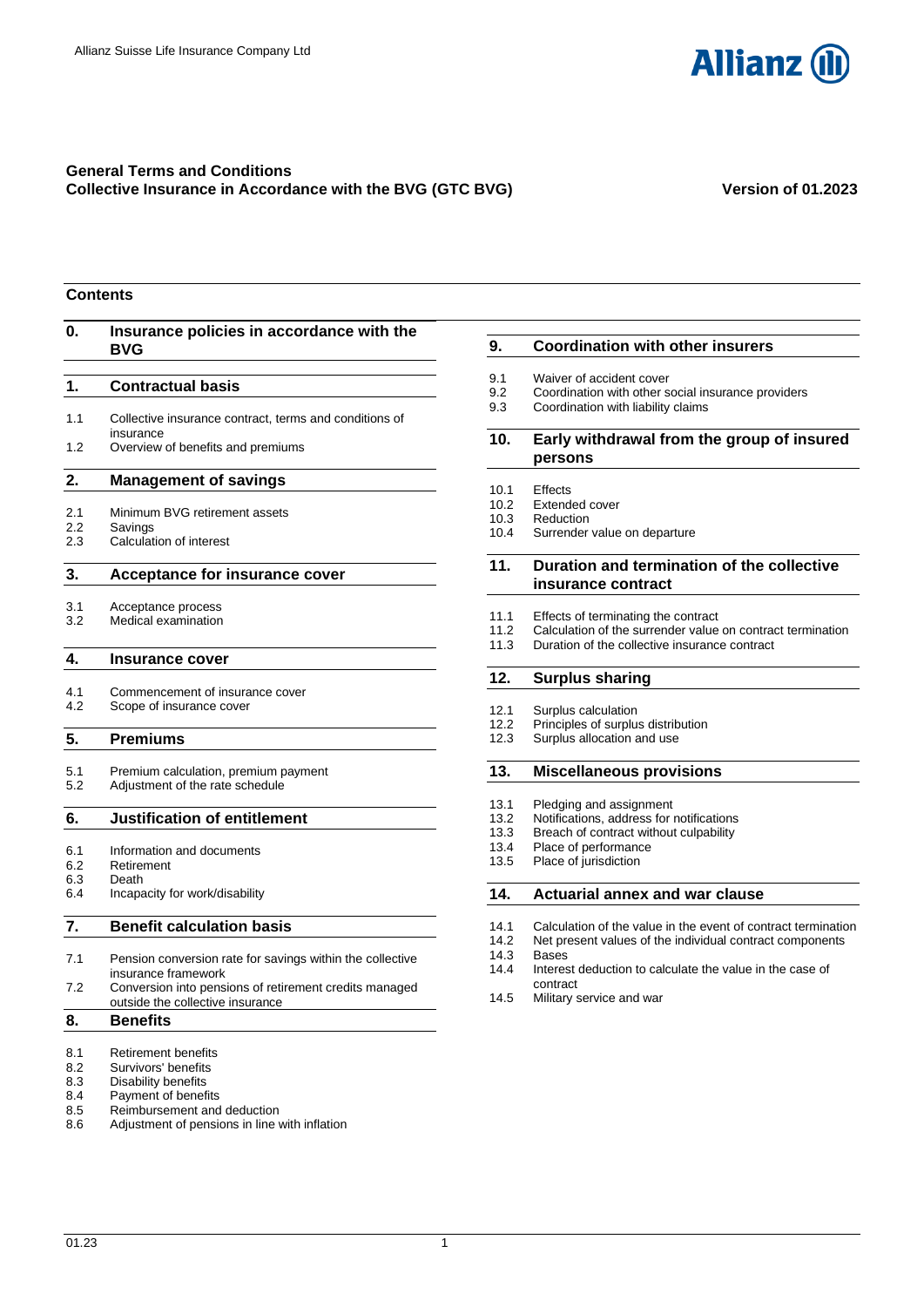

# <span id="page-1-0"></span>**0. Insurance policies in accordance with the BVG**

- These general terms and conditions apply to insurance policies in accordance with the provisions of the BVG, namely policies whose benefits meet or go beyond the requirements of the Swiss Federal Act on Occupational Retirement, Survivors' and Disability Pension Plans (BVG).
- <sup>2</sup> The policyholder alone is responsible for ensuring that the pension provision put in place complies with the principles of reasonableness, collectivity, equal treatment and orderliness as well as the principle of insurance.
- <sup>3</sup> The insurance policies concluded under a collective insurance contract comply with these principles only if Allianz Suisse Life expressly gives assurance of this in the collective insurance contract or in an annex to it.
- <sup>4</sup> Any assurance given by Allianz Suisse Life applies

# <span id="page-1-1"></span>**1. Contractual basis**

#### <span id="page-1-2"></span>**1.1 Collective insurance contract, terms and conditions of insurance**

- <sup>1</sup> Rights and obligations of the contracting parties are specified in the collective insurance contract, its annexes and any subsequent amendments.
- <sup>2</sup> Collective insurance is based on:
	- a) the collective insurance contract and the terms and conditions of insurance mentioned in the collective insurance contract;
	- b) the written applications of the persons to be insured;
	- c) any other written declarations made to Allianz Suisse Life and the examining doctor by the policyholder, the insured person or other persons whose declarations are ascribed to the policyholder or insured person.
- <sup>3</sup> Agreements that deviate from the terms and conditions of insurance must be made in writing. In addition, such agreements are only valid if they have been confirmed in writing by the Directorate of Allianz Suisse Life.
- Unless otherwise agreed, the provisions of the Swiss Federal Act on Insurance Contracts (VVG) and those provisions of the Swiss Federal Act on Occupational Retirement, Survivors' and Disability Pension Plans

# <span id="page-1-4"></span>**2. Management of savings**

Savings are managed for each insured person; they must be at least equal to the statutory retirement assets prescribed by the BVG (minimum BVG retirement assets). If the savings exceed the minimum BVG retirement assets, and a distinction is drawn in the collective insurance contract, an annex of the contract or the other provisions applicable to the insurance relationship in relation to the savings between the minimum BVG retirement assets and the non-mandatory savings, the following ruling applies:

# <span id="page-1-5"></span>**2.1 Minimum BVG retirement assets**

- $1$  The following are included in the minimum BVG retirement assets:
	- a) The statutory BVG retirement credits for the period in which the insured person was actually insured with the policyholder until not later than the normal retirement age. The BVG retirement credits are calculated on the basis of the statutory rates depending on the coordinated salary in accordance

only to the insurance policies at the time of the conclusion of the contract and does not entail an obligation on the part of Allianz Suisse Life to comply with the principles after the conclusion of the contract or to verify or guarantee compliance with them on a continuous basis in the course of fulfilling the contract.

- <sup>5</sup> Any liability of Allianz Suisse Life going beyond this is excluded, provided this is legally permissible.
- $6$  The policyholder is always a pension provider entered in the occupational pensions register or whose entry in the register is planned. Any collective insurance claims can only be made by the policyholder, and the insured persons and their survivors can never make claims directly against Allianz Suisse Life.
- $7$  The new insurance year is deemed to begin each year on 1 January.

(BVG) that are directly applicable to insurance contracts apply.

5 If provisions in the general terms and conditions are incompatible with or contradict legal provisions that are mandatorily applicable to the present collective insurance contract and were in force at the commencement of the contract or that come into force during the term of the contract, the mandatory legal provisions take precedence over these..

#### <span id="page-1-3"></span>**1.2 Overview of benefits and premiums**

- 1 Information is provided annually on the type and level of the insured benefits and on the level of the premiums in an overview of benefits and premiums.
- When a person joins the scheme, and in the event of changes to the insurance benefits in the course of the insurance year, a new overview is created for the person affected.
- The latest annually issued overview of benefits and premiums supersedes the preceding one on the reference date. However, special acceptance terms remain in effect until they are changed in writing by the Directorate.

with the BVG.

- b) The statutory BVG retirement assets of the insured person including interest that were transferred to the policyholder from the previous pension fund or a vested-benefits institution to which the insured person belonged and credited to the insured person, equal to the statutory retirement assets in accordance with Article 15 BVG shown in the statement of account of the previous pension fund or vested-benefits institution.
- c) The interest calculated for the minimum BVG retirement assets for the period in which the insured person was actually insured with the policyholder until not later than the normal retirement age. The interest is calculated in accordance with the provisions of the BVG using the applicable minimum interest rate as stipulated by the BVG.
- <sup>2</sup> The minimum BVG retirement assets are not managed as separate savings; instead, they merely form the basis for calculating the statutory BVG minimum benefits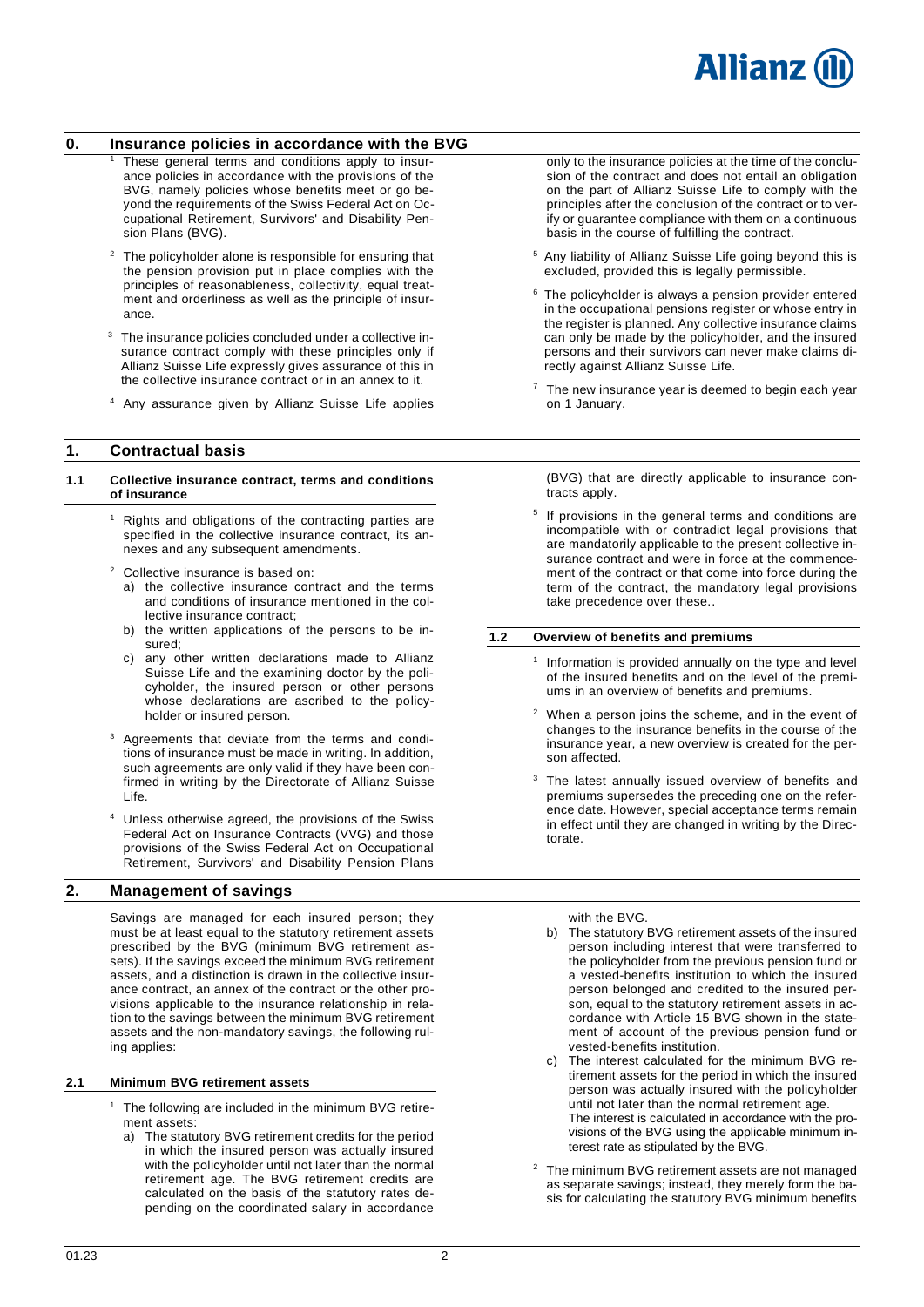and those benefits defined on the basis of the collective insurance contract or an annex of the contract as well as the subsequent provisions depending on the minimum BVG retirement assets. The list in Section 2.1 paragraph 1 is exhaustive and corresponds to the statutory retirement assets in accordance with Article 15 BVG.

- $3$  Deposits are not considered to be part of the minimum BVG retirement assets until and provided it can be verified that they are statutory BVG retirement assets purchased previously by the insured person. If this cannot be verified, all deposits and purchases, regardless of the legal basis and the origin of the funds used, cannot be included in the minimum BVG retirement assets.
- The minimum BVG retirement assets include parts of the BVG retirement assets transferable to the policyholder as a result of pension settlements following divorce or court dissolution pursuant to the PartG and statutory BVG components of a lifelong pension, which the policyholder must accept in favour of the insured person.
- <sup>5</sup> If an early withdrawal was made in the past for homeownership purposes, and it is verifiable that the withdrawal was made entirely or partially from previously purchased statutory BVG retirement assets, and if the early withdrawal is then paid back entirely or partially, the amount paid back is credited to the minimum BVG retirement assets in the same proportion as the amount originating from the minimum BVG retirement assets in relation to the entire amount of the early withdrawal.
- Voluntary purchases are not credited to the minimum BVG retirement assets.
- $7$  Early withdrawals and partial withdrawals of savings for home ownership purposes and in the event of a divorce or the legal dissolution in accordance with the PartG result in a reduction of the minimum BVG retirement assets in as much as the savings as described in Section 2.2 are less after the withdrawal than the minimum BVG retirement assets before the withdrawal.
- 8 In the event of the partial drawing of retirement benefits, early withdrawals and partial withdrawals of savings for home-ownership purposes and divorce or court dissolution of a partnership pursuant to the PartG, the minimum BVG retirement assets are reduced in the same proportion as the amount withdrawn early in relation to the total savings amount as described in Section 2.2.

# <span id="page-2-2"></span>**3. Acceptance for insurance cover**

# <span id="page-2-3"></span>**3.1 Acceptance process**

- $1$  The persons to be insured are to be registered with Allianz Suisse Life in the manner it stipulates.
- The application form must be submitted to Allianz Suisse Life before or immediately after the insured person starts work.

# <span id="page-2-0"></span>**2.2 Savings**

- The savings consist of the following:
	- a) The retirement credits agreed in the pension plan for the period in which the insured person was actually insured with the policyholder until no later than the age of 70.
	- b) The value of the assets including interest transferred to the policyholder from the previous pension scheme or vested-benefits institution and credited to the insured person.
	- c) All deposits and purchases up to the maximum savings amount, calculated on the basis of the retirement credits including interest in accordance with letter a at the time of calculation, regardless of the legal basis and the origin of the funds used.
	- d) The surpluses allocated to the insured person from the surplus sharing allocated to the policyholder's collective insurance contract by Allianz Suisse Life.
	- e) The interest for the period in which the insured person was actually insured with the policyholder until no later than the age of 70.

# <span id="page-2-1"></span>**2.3 Calculation of interest**

The interest referred to in section 2.2 e is calculated as stipulated by the BVG on the basis of the following interest rates:

- a) Up to the level of the minimum BVG retirement assets as described in section 2.1 paragraph 1, the savings earn interest at the applicable minimum interest rate as specified by the BVG.
- b) If the savings exceed the minimum BVG retirement assets as described in section 2.1 paragraph 1, this non-mandatory portion of the savings earns interest at a rate that may be lower or higher than the applicable minimum interest rate as specified by the BVG.

This rate of interest is specified by Allianz Suisse Life in the fourth quarter of each year and is applicable for a year as of the reference date. The interest rate is approved by the Swiss Financial Market Supervisory Authority (FINMA).

# <span id="page-2-4"></span>**3.2 Medical examination**

On being requested to do so by Allianz Suisse Life, the persons to be insured must make written declarations about their state of health in response to written questions and undergo a medical examination at the expense of Allianz Suisse Life.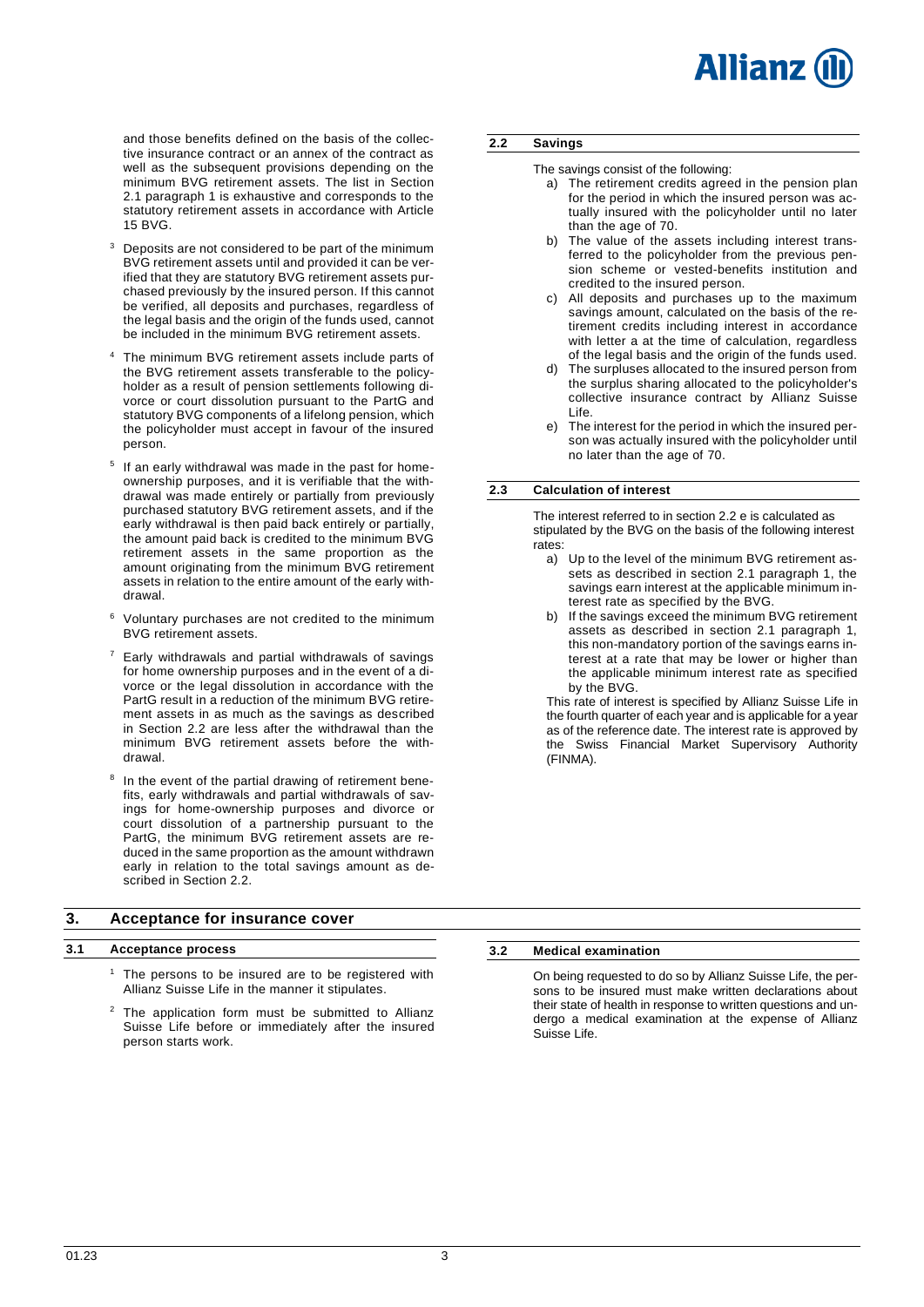

# <span id="page-3-0"></span>**4. Insurance cover**

### <span id="page-3-1"></span>**4.1 Commencement of insurance cover**

- $1$  The insurance cover begins on the day on which the person to be insured starts work or should have started work. In any case, it begins as soon as the person sets off for work. However, the insurance cover is initially subject to the restrictions described in section 4.2 paragraph 1 and 2.
- <sup>2</sup> If the requested information and documents are not sent to Allianz Suisse Life within 90 days, the insured benefits may be reduced to the minimum BVG benefits or the benefits acquired through the vested benefits transferred, if the latter are higher.

#### <span id="page-3-2"></span>**4.2 Scope of insurance cover**

- <sup>1</sup> The insurance cover is initially restricted to the statutory minimum benefits in accordance with the BVG. However, it is applicable to those benefits that can be purchased using the transfer value from previous arrangements in accordance with the collective insurance contract or an annex of the contract, provided that the previous pension fund had not specified any health provisos or provided any period specified for the provisos had elapsed before the commencement of the insurance cover.
- <sup>2</sup> For benefits going beyond this, the insurance cover is initially provisional. The provisional insurance cover is to be understood as follows: Allianz Suisse Life is only required to meet the obligation to provide cover in cases where the policyholder proves that the occurrence of the insured event is not attributable to causes that predate the commencement of the provisional insurance cover.

The provisional insurance cover expires when the definitive insurance cover commences or is refused. The

# <span id="page-3-3"></span>**5. Premiums**

#### <span id="page-3-4"></span>**5.1 Premium calculation, premium payment**

- When a person joins, and in the event of changes to the insurance benefits (new or additional insurance cover), the premiums depend on the collective rate schedule applicable to the collective insurance contract at this point in time.
- <sup>2</sup> For insurance policies with annually recalculated premiums and insurance policies with successive one-off deposits, the rate schedule applicable to the collective insurance contract on the effective date of the calculation is always used.
- <sup>3</sup> Annually recalculated premiums are determined at the start of the contract and on each contractual reference date for a period of one year on the basis of the age reached and the maximum age.
- <sup>4</sup> For insurance policies with contractually agreed flatrate risk premiums, the premium rate is determined at the start of the contract and then reviewed and redefined if required at least every three years. The rate schedule applicable to the collective insurance contract at this point in time is used.
- <sup>5</sup> Premiums are charged for each insured person. They are subdivided into savings, risk and cost premiums or charged on the basis of a flat premium rate for the risk and cost premiums. The cost premium is obtained from the gross cost premium taking into account the cost

definitive insurance cover commences for each insured person at the point in time notified to the policyholder by Allianz Suisse Life. The definitive insurance cover can only be granted within the framework of the provisions on the conditions for entitlement and the scope of the benefits in the collective insurance contract and in the terms and conditions of insurance. Any extension of the definitive insurance cover beyond this is precluded.

Allianz Suisse Life can make the definitive insurance cover conditional on the results of a medical examination. Based on the results of the medical examination, premium supplements may be charged and exclusions or provisos may be applicable, or definitive insurance cover may be refused, unless the law forbids the policyholder from imposing any such restrictions on the insured persons.

- <sup>3</sup> If adjustments such as additional insurance cover are provided for in the contract, Allianz Suisse Life does not provide insurance with higher benefits unless the insured person is fully fit for work. If the person is not fully fit for work, the additional insurance cover is delayed until the person is fully fit for work again. The insurance cover already acquired and the insurance for the statutory minimum benefits in accordance with the BVG remain applicable.
- Allianz Suisse Life can make the additional insurance cover contingent on a new medical examination within the framework of adjustments provided for in the contract in the event of there being additional amounts at risk or restrictive acceptance terms, and within the framework of additional insurance cover requested unilaterally by the policyholder or the insured person, in particular in the event of subsequent purchases being made that result in an increase in the risk benefits insured.

discount in accordance with the collective rate schedule applicable to the collective insurance contract at the time of calculation.

- This is subject to any stipulations to the contrary in the collective rate schedule.
- 7 In addition to the cost premiums, the cost contributions specified in the cost schedule that is applicable on the effective date are charged. The cost contributions specified in the cost schedule form part of the collective rate schedule. The cost schedule can be amended and adjusted to suit changing circumstances at any time with the agreement of the authority responsible for approving the rate sched-
- 8 In addition, the collective insurance contract or an annex of the contract may stipulate that Allianz Suisse Life bears some or all of the costs and charges owed by the policyholder to third parties, and that the policyholder owes Allianz Suisse Life equivalent contributions, which can be charged in advance or in arrears.

ule.

- The premiums are due on the reference date and, in the event of any changes, on the day on which the change takes effect. The cost contributions are due thirty days after they take effect.
- <sup>10</sup> The premiums are charged until the end of the month in which the insured person retires at the latest. On the death of the insured person, premiums are charged until the end of the month in which the person dies.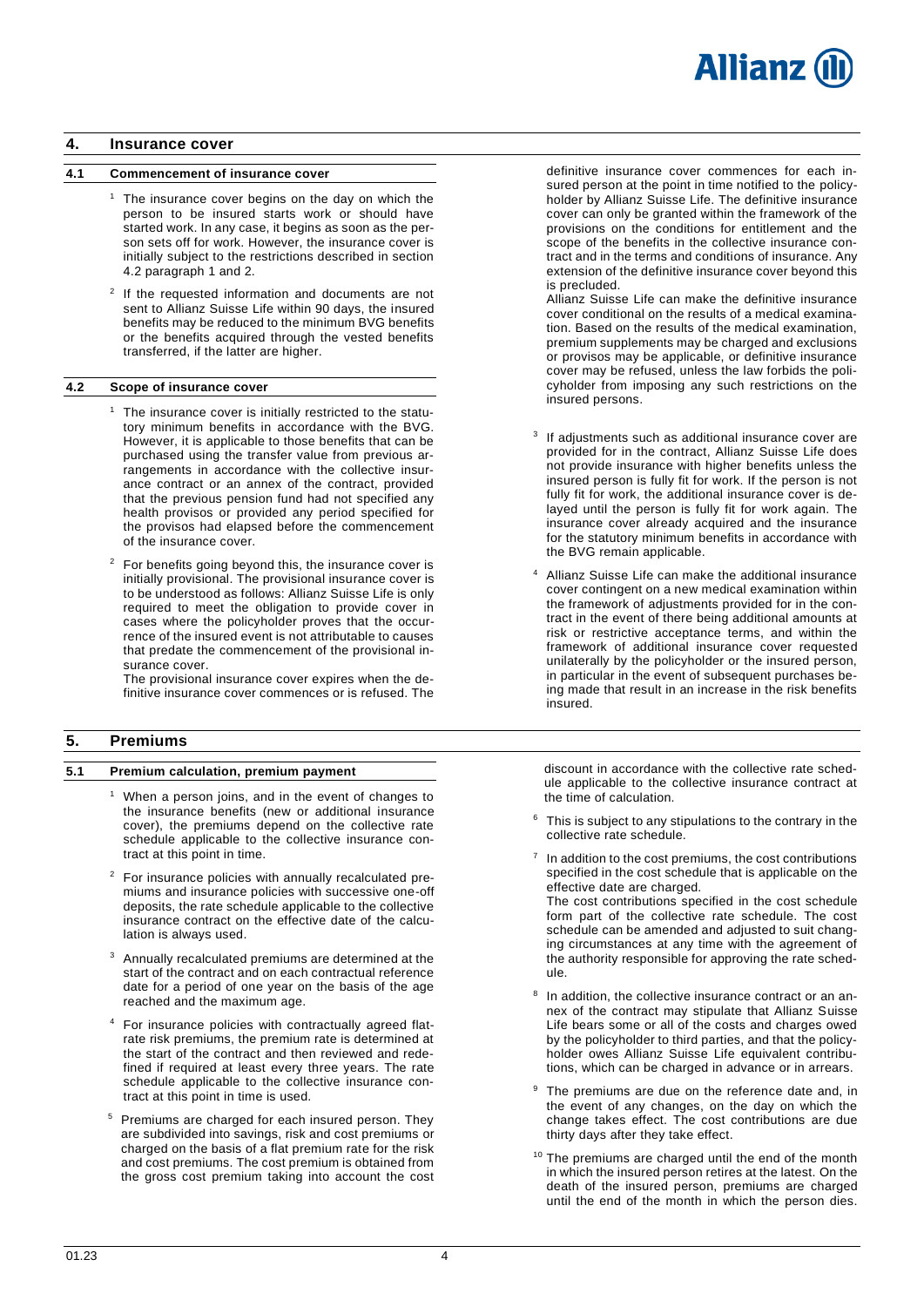# **Allianz**

Any premiums paid after that are reimbursed to the policyholder.

- <sup>11</sup> If the premiums and cost contributions are not paid in time, Allianz Suisse Life sends a reminder to the policyholder, requesting that the policyholder pay the outstanding amount within 14 days and advising of the consequences of non-payment.
- <sup>12</sup> If payment is not received or not received in full within the notice period of the reminder, Allianz Suisse Life can cancel the collective insurance contract on expiry of the period of notice, provided that the policyholder was threatened with this as a consequence of nonpayment in the reminder.

### <span id="page-4-0"></span>**5.2 Adjustment of the rate schedule**

<sup>1</sup> Allianz Suisse Life may, with the approval of FINMA, adjust the collective rate schedule in whole or in part, and may thus unilaterally adjust the premiums and the insured benefits during the term of the current collective insurance contract on the basis of the approved change to the rate schedule.

# <span id="page-4-1"></span>**6. Justification of entitlement**

#### <span id="page-4-2"></span>**6.1 Information and documents**

- <sup>1</sup> Allianz Suisse Life is entitled to request the information and documents specified in sections 6.2 to 6.4 or obtain them itself.
- <sup>2</sup> Allianz Suisse Life is entitled to request from the policyholder or insured person or obtain itself any further documents and information that it considers to be necessary in order to provide insurance. On requesting authorisation, Allianz Suisse Life is to be granted access to the files of public authorities, pension or insurance providers, social insurance providers and other relevant organisations. In cases of inability to work, Allianz Suisse Life can at any time require the insured person to be examined by a doctor of its choosing. In particular, these rights also allow Allianz Suisse Life to establish that any declarations made in order to obtain insurance cover are accurate and complete.
- <sup>3</sup> To prevent/combat misuse and unjustified benefit payments, Allianz Suisse Life is to be authorised, in compliance with the principles of proportionality and data protection and in the event of justified suspected misuse, to adopt surveillance and observation measures or to delegate these tasks as required to carefully selected third parties subject to the same business secrecy obligation and have undertaken to uphold the corresponding duty of confidentiality.
- Allianz Suisse Life can make the payment of pensions dependent on the provision of an official certificate of life at any time.
- Allianz Suisse Life can refuse to pay benefits or discontinue them if contractual or statutory information and reporting obligations are not met, requested information and documents are not provided, authorisation to inspect files is refused, or independent medical examinations cannot be carried out for reasons that are the responsibility of the insured person or the policyholder.

Refused or discontinued benefits can no longer be requested provided that the refusal or discontinuation was threatened in writing with a reasonable period of notice, and the insured person or policyholder can be considered in the circumstances to have failed to meet these obligations.

- $2$  If the adjustment of the rate schedule results in a significant change to the collective insurance contract, the policyholder must be notified of these changes in writing at least six months before they take effect. The collective insurance contract may be terminated in this case, with a notice period of thirty days, effective on the date when the changes are to come into force.
- <sup>3</sup> The following changes are considered to be significant changes to the collective insurance contract:
	- a) the increase to those premiums that do not correspond to the savings credits by at least 10 percent within three years, or
	- b) a reduction in the conversion rate leading to a reduction in the insured persons' expected retirement benefits by at least five percent, or
	- c) other measures with effects that are at least equivalent to those described under letters a and b, or
	- d) in the case of collective insurance contracts with full reinsurance cover, the loss of that cover.
- <sup>4</sup> A change to the collective insurance contract is not regarded as significant if it is the result of a change to the statutory basis.

# <span id="page-4-3"></span>**6.2 Retirement**

If the insured person has reached the retirement age, Allianz Suisse Life can at any time request an official document that must indicate the insured person's place of residence, age and marital status as well as the names and sex of the person's children.

# <span id="page-4-4"></span>**6.3 Death**

Allianz Suisse Life must be notified in writing immediately in the event of the death of an insured person. In addition, Allianz Suisse Life must be provided with the following documents:

- a) The official death certificate.
- b) A report by the doctor who most recently treated the person on the occurrence, duration, course and nature of the illness or event that led to the person's death.
- c) If a person is entitled to claim a widow's or widower's pension, a divorcee's survivor's benefit or a lump-sum payment instead of a pension, an official document showing the person's date of birth and marriage must be submitted. In the case of a divorcee, the divorce settlement document must also be provided.
- d) If surviving registered partners are entitled pursuant to the Swiss Federal Partnership Act (PartG) to a partner's pension or a lump-sum payment instead of a pension, the relevant official document containing the person's date of birth and the date on which the partnership was registered or an extract from the civil status register must be submitted.
- e) If a surviving life partner is entitled to a life partner's pension or a single lump-sum payment instead of a pension, an extract from the civil status register must be submitted for both the insured person and the entitled person as well as documents that prove the existence of a cohabitation relationship during the last five years prior to the insured person's death or the entitled person's maintenance obligation towards at least one joint child at the time of the insured person's death.
- f) If there is an entitlement to an orphan's pension, official documents must be submitted to provide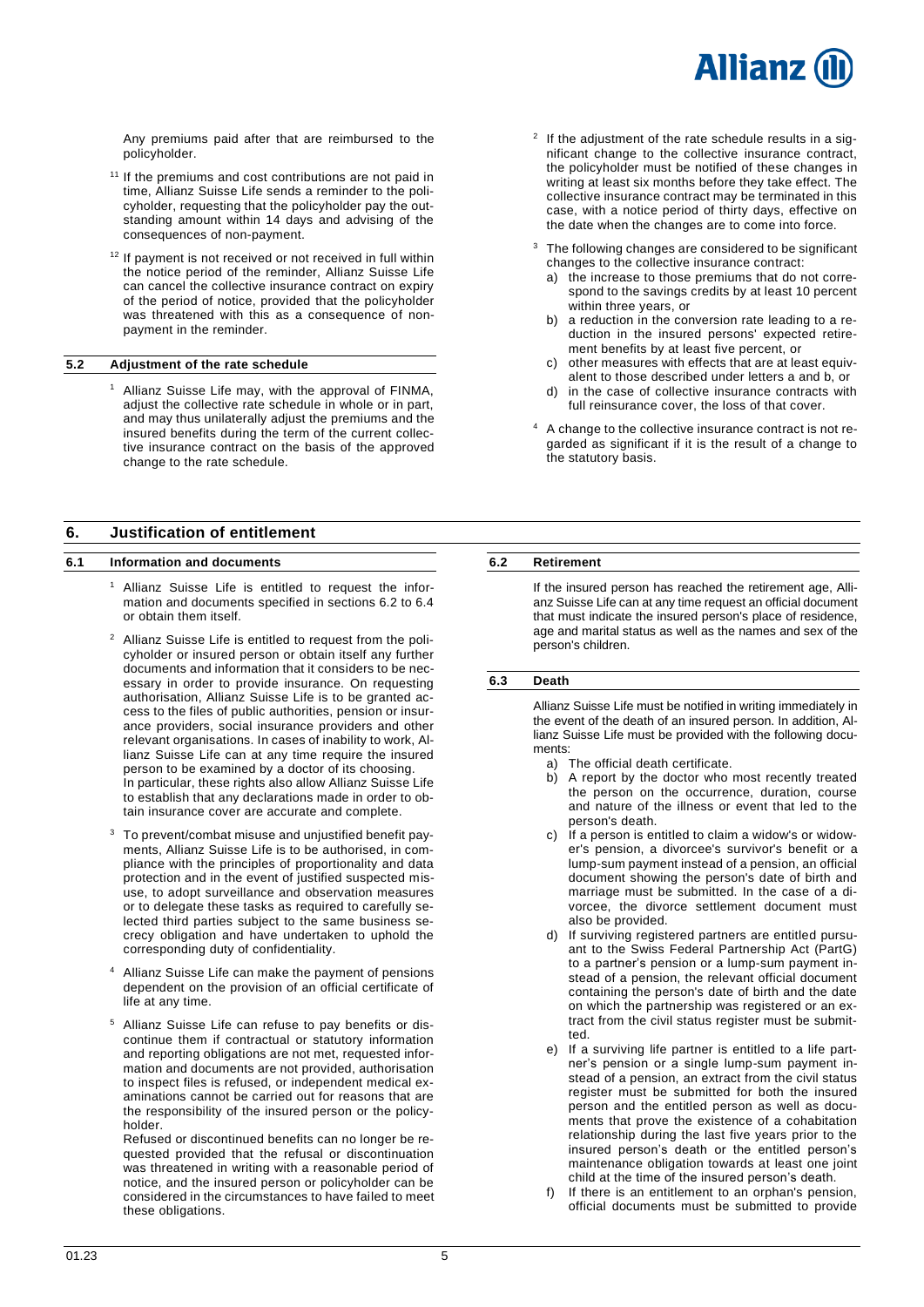

evidence of the dates of birth of the children and any training, education or disability extending beyond the maximum age. The same applies to the completion of vocational training after the agreed maximum age.

### <span id="page-5-0"></span>**6.4 Incapacity for work/disability**

Incapacity for work or disability must be reported to Allianz Suisse Life in writing at the latest before the shortest waiting period has elapsed, and at the same time the following information and documents must be submitted:

# <span id="page-5-1"></span>**7. Benefit calculation basis**

- <span id="page-5-2"></span>**7.1 Pension conversion rate for savings within the collective insurance framework**
	- 1 If Allianz Suisse Life manages savings within the collective insurance framework, the savings are converted into a retirement pension as follows:
		- a) The savings at the level of the minimum BVG retirement assets are converted when the normal retirement age is reached at the conversion rate provided for the conversion of the minimum BVG retirement assets into retirement assets in accordance with the applicable collective tariff (conversion rate for minimum BVG retirement assets). The rate may vary depending on whether the insured person is male or female. This conversion rate is adjusted in accordance with the collective rate schedule applicable at the time of the full or partial termination of the insured person's employment relationship (adjusted BVG conversion rate for the minimum BVG retirement assets) if some or all of the retirement pension is drawn early or deferred.
		- b) The portion of the savings that lies above the level of the BVG minimum retirement assets is converted at the time normal retirement age is reached using the conversion rate provided for the conversion of this non-mandatory portion of the savings into a retirement pension in accordance with the applicable collective rate (conversion rate for the non-mandatory retirement assets). The rate may vary depending on whether the insured person is male or female. This conversion rate is adjusted in accordance with the collective rate schedule applicable at the time of the full or partial termination of the insured person's employment relationship (adjusted conversion rate for the nonmandatory retirement assets) if some or all of the retirement pension is drawn early or deferred.
		- c) The sum of the retirement pensions resulting from the conversion of the minimum BVG retirement assets and the conversion of the non-mandatory retirement assets at the time normal retirement age is reached is in any case at least equal to the retirement pension determined by the shadow calculation resulting from the conversion of the minimum BVG retirement assets at the statutory conversion rate pursuant to BVG applicable at the time of retirement. This conversion rate is adjusted in accordance with the collective rate schedule applicable at the time of the full or partial termination of the insured person's employment relationship (adjusted BVG statutory conversion rate) if some or all of the retirement pension is drawn early or deferred. If a disabled person reaches normal retire-

# <span id="page-5-4"></span>**8. Benefits**

- a) Name and address of the doctor providing treatment
- b) Rulings of the Swiss Federal Disability Insurance **Office**
- c) Changes to the working or employment relationship

ment age, the sum of the retirement pensions resulting from the conversion of the minimum BVG retirement assets and the conversion of the nonmandatory retirement assets must be at least equal to the statutory BVG disability pension determined by shadow calculation to which the insured person would still be entitled under the BVG.

- $2$  If it is agreed in the collective insurance contract or an annex of the contract that the survivor's or disability pensions are calculated depending on the savings, and unless the collective insurance contract or an annex of the contract states otherwise, the pensions are calculated as follows:
	- a) The savings at the level of the BVG minimum retirement assets that the insured person has accumulated up to the end of the relevant insurance year plus the value of the statutory BVG retirement credits for the missing years up to the contractual retirement age, without interest, are converted.
	- b) If the contractual retirement age is the same as the normal retirement age, the conversion is performed in accordance with letter a using the statutory conversion rate in accordance with the BVG applicable in the corresponding insurance year; otherwise, it is performed with the adjusted statutory BVG conversion rate applicable for the contractual retirement age.
	- c) If the savings, which consist of the savings accumulated by the insured person up to the end of the relevant insurance year and the sum of the retirement credits agreed in the insurance plan for the missing years up to the contractual retirement age, without interest, exceed the savings in accordance with letter a, the conversion is carried out at the conversion rate for the non-mandatory retirement assets which is provided for the contractual retirement age in accordance with the collective rate valid in the corresponding insurance year. The rate may vary depending on whether the insured person is male or female.

#### <span id="page-5-3"></span>**7.2 Conversion into pensions of retirement credits managed outside the collective insurance**

- 1 If the collective insurance contract requires the retirement assets accumulated outside the collective insurance agreement to be converted to Allianz Suisse Life retirement pensions, these retirement assets are converted at the conversion rate stipulated in the collective rate schedule applicable on the due date of the retirement assets.
- <span id="page-5-5"></span>**8.1 Retirement benefits** 1 **Retirement benefits** 1 Unless the collective insurance contract or an annex of the contract states otherwise, the insured person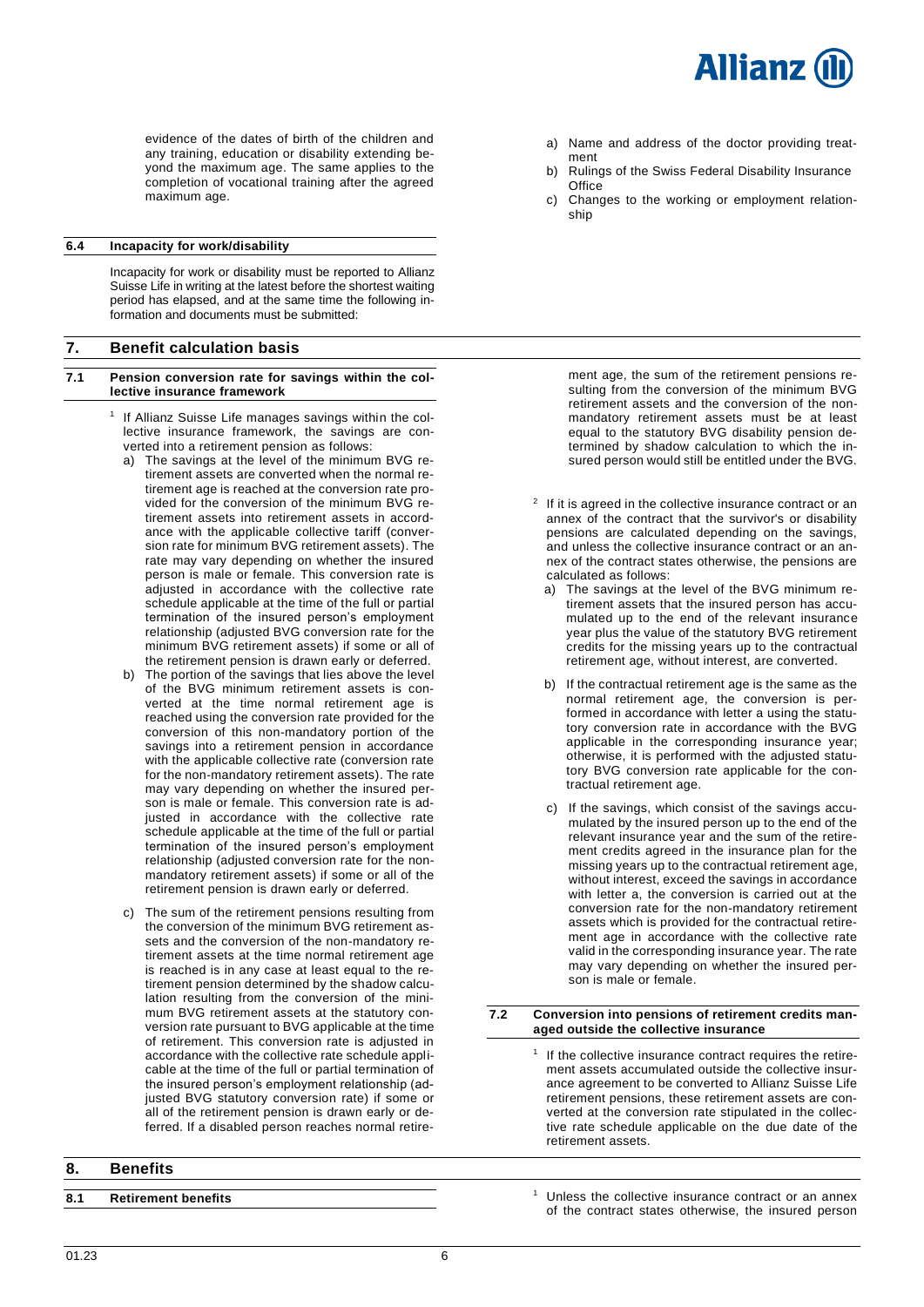

can draw some or all of the retirement benefits early in the event of early retirement, but not before reaching the age of 58. The retirement benefits drawn early must make up at least 20 percent of the total retirement benefits.

- $2$  The collective insurance contract or an annex to it may stipulate that the insurance can be continued until the insured person ceases employment, but at the longest until he or she reaches the age of 70.
- <sup>3</sup> Subject to the following paragraphs, the retirement benefits are disbursed in the form of a pension.
- Unless the collective insurance contract or an annex of the contract states otherwise, for an active or disabled insured person who is entitled to retirement benefits from the policyholder, any proportion of the savings used as the basis for calculating the retirement benefits actually drawn can be drawn as a lump sum, provided that the request to do so is made in good time and in the appropriate form.
- <sup>5</sup> In order to withdraw capital, the corresponding declaration must reach Allianz Suisse Life in the form it specifies before the entitlement to retirement benefits takes effect. The declaration is only considered to have been revoked if the revocation reaches Allianz Suisse Life in the required form before the entitlement to retirement benefits takes effect.
- 6 If the insured person is drawing a retirement pension, retired person's child's pensions are paid for every child who would be entitled to an orphan's pension on the insured person's death. The pension ceases when the child's entitlement to a pension ceases, and no later than on the death of the insured person.

# <span id="page-6-0"></span>**8.2 Survivors' benefits**

#### 8.2.1 Entitlement conditions

- <sup>1</sup> Unless stipulated otherwise in the collective insurance contract or an annex to it, entitlement exists if
	- a) the deceased was insured under the collective insurance contract at the time of his or her death, or
	- b) the deceased was being paid a retirement or disability pension under the collective insurance contract at the time of death.
- <sup>2</sup> Unless stipulated otherwise in the collective insurance contract or an annex to it, an entitlement exists for a deceased person who was no longer insured under the collective insurance contract at the time of death if
	- a) the deceased was already insured under the collective insurance contract at the onset of at least 20 percent incapacity for work, the cause of which led to death;
	- b) the deceased suffered from a birth defect or already became disabled as a minor and was therefore at least 20 percent but less than 40 percent incapacitated when first taking up gainful employment, and was already insured under the collective insurance contract when the incapacity which caused his or her death became at least 40 percent.
- <sup>3</sup> The entitlement under paragraph 2 only exists to the extent that the policyholder itself is obliged to pay benefits.
- 4 In all cases, the entitlement shall not exceed the benefits stipulated in the collective insurance contract or an annex to it.
- 8.2.2 Premium calculation based on the collective method

The collective method is applied to all insured persons subject to the collective insurance contract. Extended cover is applied to widow's, widower's, partner's and life partner's pensions.

- 8.2.3 Surviving spouses' (widows' and widowers') pensions
	- <sup>1</sup> A widow's or widower's pension is paid to the surviving spouse regardless of age, the length of the marriage or the number of children until, at the latest, the surviving spouse remarries or enters into a registered partnership pursuant to the PartG, assuming this happens before reaching the age of 45.
	- 2 In the event of remarrying or entering into a registered partnership pursuant to the PartG before reaching the age of 45, the surviving spouse is entitled to a lumpsum payment equal to three years of pension instead of the pension.
	- 3 Instead of a widow's or widower's pension, a lumpsum payment can be requested in the event of death following an illness. In the event of death due to an accident, however, a lump-sum payment may only be requested if this is provided for in the collective insurance contract, an annex to it or the policyholder's Pension Rules. The request for a lump-sum payment must be submitted before receipt of the first pension payment. Provided that the amount of the pension is nontrivial, the lump sum is reduced by 3 percent for every whole year or part of a year by which the person's age is less than 45. In the event of a reduction, at least four years of unreduced pension payments are payable. If the amount of the pension is trivial, its net present value is payable.
	- <sup>4</sup> After the death of the insured person, the divorced spouse is equated with the surviving spouse provided that the divorced spouse was awarded a pension or lump sum for a lifelong pension in the divorce settlement and provided that the marriage lasted at least ten years before the divorce.

The benefit paid to the divorced spouse is always limited to the mandatory BVG minimum benefits and covers, in terms of the amount and time involved, at most that portion of the entitlement from the divorce settlement that is not already covered by the payments of other insurers (AHV and IV, in particular).

- 8.2.4 Pensions for surviving registered partners pursuant to the PartG (partner's pensions)
	- <sup>1</sup> A partner's pension is paid to the surviving partner, regardless of his or her age, the length of the registered partnership or whether he or she has to support a child, until he or she dies or until, at the latest, the surviving partner marries or enters into a new registered partnership, provided that this happens before the age of 45.
	- 2 If the surviving partner remarries or enters into a registered partnership before reaching the age of 45, he or she is entitled to a lump-sum payment equal to three years of pension instead of the partner's pension.
	- 3 Instead of the partner's pension, a lump-sum payment can be requested in the event of death following an illness. In the event of death due to an accident, however, a lump-sum payment may only be requested if this is provided for in the collective insurance contract, an annex to it or the policyholder's Pension Rules. The request for a lump-sum payment must be submitted before receipt of the first pension payment. Provided that the amount of the pension is non-trivial, the lump sum is reduced by 3 percent for every whole year or part of a year by which the person's age is less than 45. In the event of a reduction, at least four years of unreduced pension payments are payable. If the amount of the pension is trivial, its net present value is payable.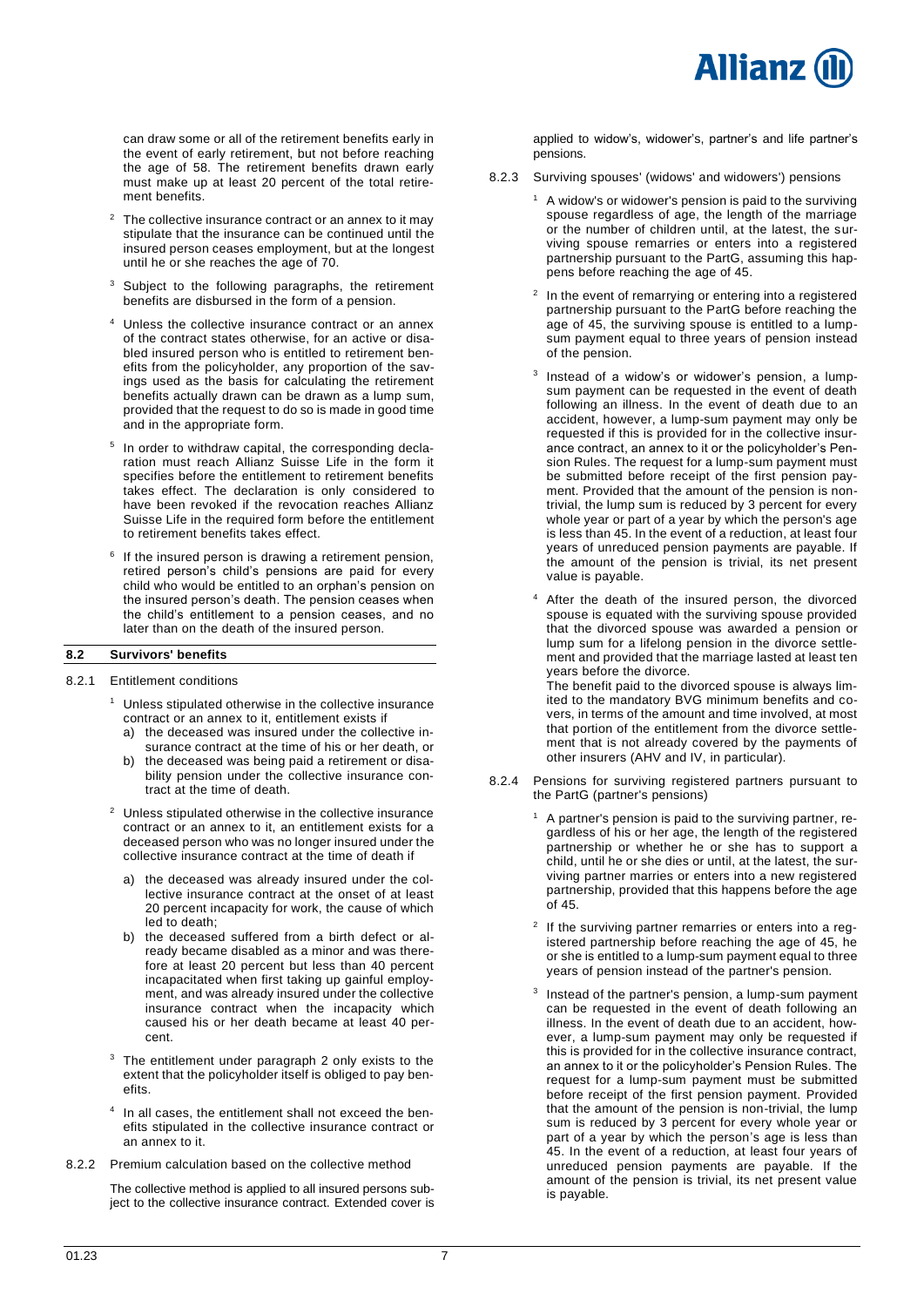# **Allianz**

- After the death of the insured person, a partner whose registered partnership with the insured person pursuant to the PartG had been legally dissolved is equated with the surviving registered partner, provided a pension or lump-sum payment for a lifelong pension was awarded by the court in the settlement and the dissolved registered partnership lasted at least ten years. The benefit paid in this case is always limited to the mandatory BVG minimum benefits and covers, in terms of the amount and time involved, at most that portion of the entitlement from the court settlement that is not already covered by the payments of other insurers (AHV and IV, in particular).
- 8.2.5 Pensions for surviving life partners of a cohabitation relationship (life partner's pensions)
	- $1$  The surviving life partner in a cohabitation relationship is entitled to a life partner's pension if the insured person dies before reaching normal retirement age and all the conditions listed below are met at the time of death:
		- a) the surviving life partner cohabited with the insured person at the time of the insured person's death
		- b) aa) the cohabitation relationship existed without interruption for the last five years of the insured person's life, or

bb) the surviving life partner is responsible for the maintenance of at least one joint child at the time of the insured person's death

- c) there were no legal obstacles to the marriage of the surviving life partner and the insured person or to the registration of a partnership between them pursuant to the PartG
- d) at the time of death neither the surviving life partner nor the insured person was married or a member of a registered partnership pursuant to the PartG;
- e) the surviving life partner is not receiving an occupational survivor's pension (widow's/widower's pension, partner's pension, life-partner pension) and is not otherwise entitled to pensions of a similar nature from domestic or foreign insurers
- the surviving life partner who is supposed to be entitled to a pension was notified to the policyholder by the insured person prior to the latter's death. The "Notification of life partner" form must have been signed by the insured person.
- $2$  In the event of death after the normal retirement age, the entitlement only exists if the deceased was drawing a retirement pension until his or her death and the conditions for entitlement pursuant to paragraph 1 a to f are met at the time of death.
- <sup>3</sup> Unless stated otherwise in the collective insurance contract or an annex of the contract, the annual life partner's pension on the death of the insured person before the retirement age is equal to the insured spouse's pension. On the death of a person receiving a retirement pension, this amounts to 60 percent of the retirement pension.
- The claim must be duly submitted to the policyholder by the surviving life partner by the applicable deadline in accordance with the policyholder's regulations. If the claim is not submitted to the policyholder within this period, or if evidence that the conditions for entitlement have been met is not duly submitted to the policyholder by the applicable deadline, there is no entitlement to a life partner's pension.
- 5 If the insured person notified the policyholder successively of multiple cohabitation relationships, all except the last are deemed to have been dissolved. Notification of multiple cohabitation relationships is not permitted.
- <sup>6</sup> The life partner's pension ceases upon marriage or entry into a registered partnership in accordance with the PartG, provided that this occurs before the age of 45. In the event of marrying or entering into a registered partnership pursuant to the PartG before reaching the age of 45, the surviving life partner is entitled to a lump-sum payment equal to three years of pension instead of the pension. The life partner's pension also ceases upon the death of the surviving life partner.
- A lump-sum payment can be requested instead of the life partner's pension. The request must be submitted before the first pension payment is received. Provided that the amount of the pension is non-trivial, the lump sum is reduced by 3 percent for every whole year or part of a year by which the person's age is less than 45. In the event of a reduction, at least four years of unreduced pension payments are payable. If the amount of the pension is trivial, its net present value is payable.
- All circumstances leading to the cessation of the entitlement must be reported to Allianz Suisse Life without delay.
- 8.2.6 Pension reductions
	- <sup>1</sup> If the person entitled to a pension is more than 10 years younger than the insured person, the widow's or widower's pension, partner's pension and life partner's pension are reduced by one percentage point for each whole year or part of a year by which the age difference exceeds 10 years.
	- <sup>2</sup> If the insured person married or entered into a registered partnership pursuant to the PartG after reaching the age of 65, the pension is reduced to the following percentage rates:
		- a) Marriage/registration of partnership between the ages of 65 and 66: 80%.
		- b) Marriage/registration of partnership between the ages of 66 and 67: 60%.
	- c) Marriage/registration of partnership between the ages of 67 and 68: 40%.
	- d) Marriage/registration of partnership between the ages of 68 and 69: 20%.
	- e) If the insured person married or entered into a registered partnership pursuant to the PartG after reaching the age of 69, there is no entitlement.

The pensions thus reduced are further reduced as described in paragraph 1.

- 3 If the insured person married or entered into a registered partnership pursuant to the PartG after reaching the age of 65 while suffering from a serious illness of which he or she was aware or must have been aware, no pension is payable if the insured person dies of that illness within two years of marrying or entering into the registered partnership pursuant to the PartG.
- The rules on reduction set out in paragraphs 2 and 3 also apply to life partner's pensions, with the date of marriage or registration under the PartG being replaced by the date on which the cohabitation relationship commenced.
- However, the amounts of pensions for surviving spouses, registered partners and life partners cannot be less than the statutory minimum widow's or widower's pension or lump-sum payment according to the BVG in the event of a reduction in accordance with the above paragraphs.
- 6 If the marriage or registration in accordance with PartG took place after the insured person reached the age of 65 and the surviving spouse, partner or partner in accordance with PartG would have been entitled to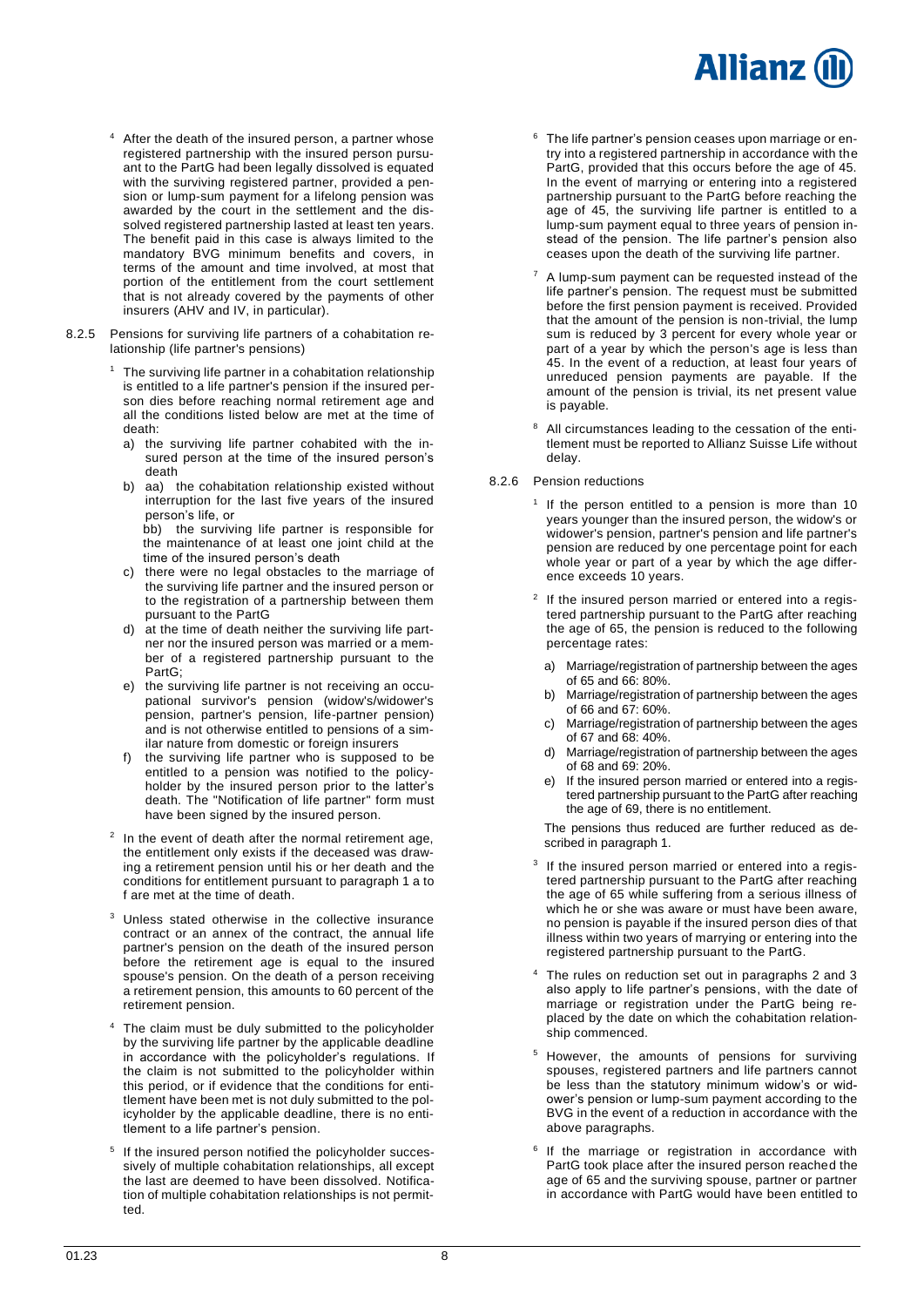

a partner's pension at the time of the death of the insured person without the marriage or registration in accordance with PartG, the pension for the surviving spouse (widow's/widower's pension), the surviving partner or partner (partner's pension) corresponds to the amount of this partner's pension.

- 8.2.7 Orphans' pensions
	- <sup>1</sup> The following children are entitled to a pension, provided that they have not yet reached the agreed maximum age:
		- a) the children of the insured person pursuant to Article 252 ZGB; these are equated with adopted children and children born out of wedlock under the previous legislation;
		- b) the foster children of the insured person, who are entitled to an AHV orphan's pension on the death of the insured person;
		- c) step-children supported entirely or primarily by the insured person.
	- <sup>2</sup> Single orphan's pensions are paid for each child entitled to a pension who survives the insured person on his or her death.
	- <sup>3</sup> If full orphan's pensions are insured in the collective insurance contract, these are paid for each child entitled to a pension if
		- a) the insured person dies, and the other parent is already dead;
		- b) the insured person is already dead, and the other parent then dies as well.

Any single orphan's pensions currently being paid are replaced by the full orphan's pension.

- <sup>4</sup> Maximum age and extent of the pension entitlement
	- a) The pensions are paid until the agreed maximum age or until the child's death if he or she dies before reaching the agreed maximum age.
	- b) Pensions are paid beyond the maximum age if the child entitled to a pension is in education or at least 40 percent disabled, but in both cases up to a maximum age of 25.
	- c) A minimum degree of disability higher than 40 percent may be provided for in the collective insurance contract. A child is not regarded as being in education if he or she earns an average monthly income that is higher than the maximum full AHV retirement pension**.**

# <span id="page-8-0"></span>**8.3 Disability benefits**

# 8.3.1 Entitlement conditions and benefit amounts

- $1$  Unless stipulated otherwise in the collective insurance contract or an annex to it, an entitlement exists if
	- a) the insured person becomes disabled at the applicable minimum rate (40 percent in accordance with Section 8.3.5 paragraph 2 e or 25 percent in accordance with Section 8.3.5 paragraph 3 b) and is insured under the collective insurance contract at the onset of the disability
	- b) the insured person entitled under a is still insured under the collective insurance contract in the event of a later increase
- <sup>2</sup> Unless stipulated otherwise in the collective insurance contract or an annex to it, entitlement exists for an insured person who was no longer insured under the collective insurance contract when he or she became disabled if:
	- a) the insured person was insured under the collective insurance contract at the onset of the incapacity of at least 20 percent that was due to the same cause as his or her disability;
	- b) the insured person, who suffers from a birth defect or was already disabled when a minor and was

therefore at least 20 percent but less than 40 percent incapacitated when first taking up gainful employment, becomes at least 40 percent disabled and was insured under the collective insurance contract when his or her degree of incapacity that was due to the same cause as his or her disability increased to at least 40 percent.

- <sup>3</sup> However, the entitlement pursuant to paragraph 2 only exists to the extent that the policyholder is obliged to pay benefits.
- 4 In all cases, the entitlement shall not exceed the benefits provided for in the collective insurance contract or an annex to it.
- 8.3.2 Definition of incapacity for work

Incapacity for work is the full or partial inability of a person to perform reasonable work in his or her current profession or area of activity as a result of damage to his or her physical, mental or psychological health. In the event of protracted incapacity, account is also taken of reasonable activity in a different profession or area of activity.

8.3.3 Definition of disability

Disability means total or partial incapacity that is of such a nature and degree as to justify entitlement to a pension under federal disability insurance (IV) and is expected to be permanent or protracted.

8.3.4 Definition of inability to work

<sup>1</sup> Inability to work is defined as the total or partial loss of the possibility to pursue gainful employment in the relevant balanced labour market due to a medically ascertainable impairment of physical, mental or psychological health and persisting after reasonable treatment and rehabilitation efforts.

- <sup>2</sup> A person is deemed to suffer from a permanent inability to work if evidence is provided that a continuation of medical treatment cannot be expected to bring about a substantial improvement in his or her ability to work and that the inability to work is expected to last for his or her whole life.
- 8.3.5 (Partial) inability to work

<sup>1</sup> The level of the benefits paid is determined on the basis of the degree of inability to work, which cannot exceed the degree of disability set by the IV.

 $2$  The benefits are graduated as follows:

a) disability of 70 percent or more: full benefits

- b) disability of at least 50 percent but less than 70 percent: the percentage share equals the degree of disability
- c) disability of at least 40 percent but less than 50 percent: in this case, the percentage shares in the following table are applied:

| Degree of disability<br>in $%$ | Percentage<br>share |
|--------------------------------|---------------------|
| 49                             | 47.5                |
| 48                             | 45                  |
| 47                             | 42.5                |
| 46                             | 40                  |
| 45                             | 37.5                |
| 44                             | 35                  |
| 43                             | 32.5                |
| 42                             | 30                  |
| 41                             | 27.5                |
| 40                             | 25                  |
|                                |                     |

d) disability of less than 40 percent confers no entitlement to benefits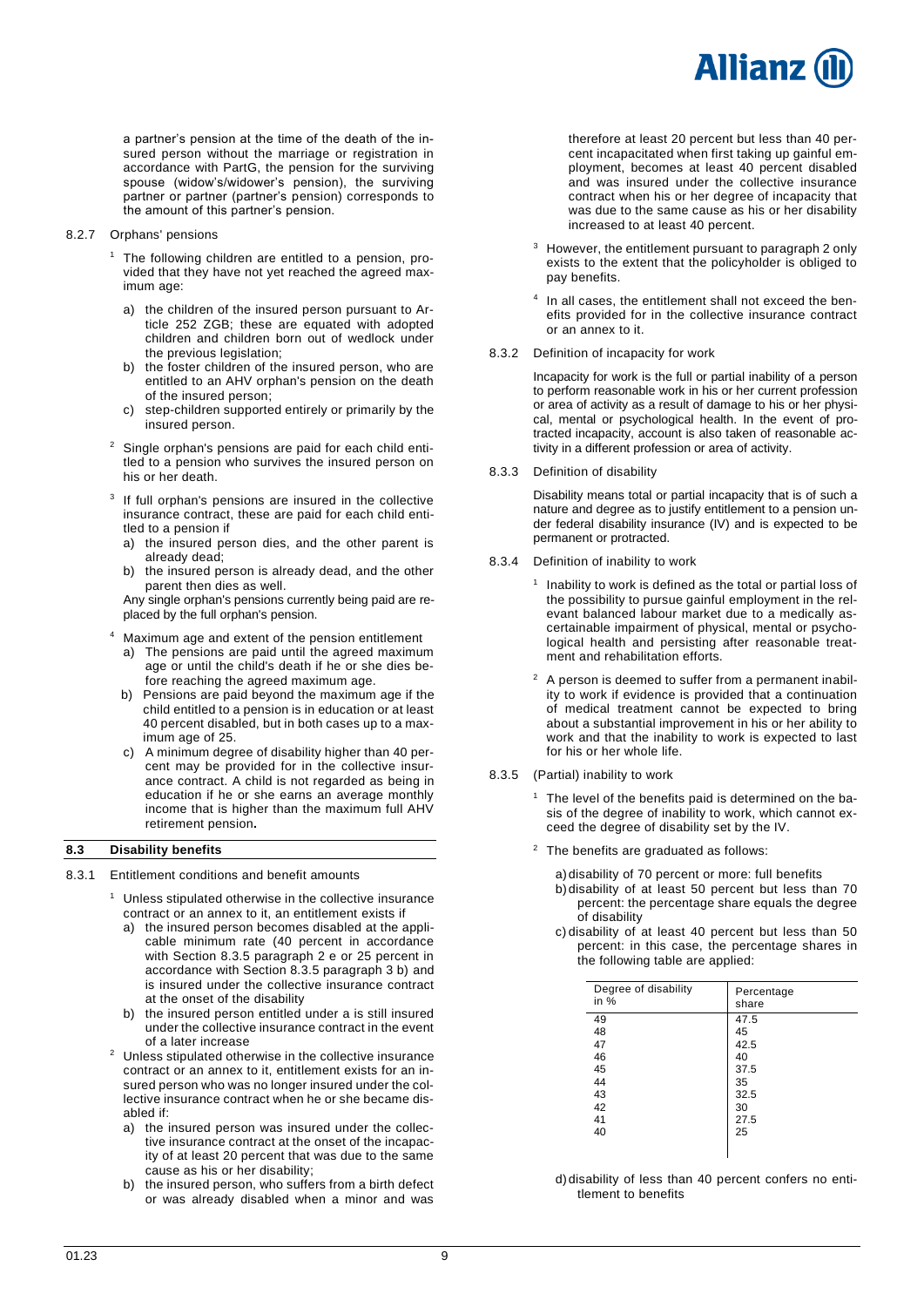

- <sup>3</sup> Instead of the benefit graduation in paragraph 2 c) and d), the following benefit graduation can be specified in the collective insurance contract or an annex to it:
	- a) degree of disability of at least 25 percent but less than 50 percent: in this case, the percentage shares for degrees of disability of between 40 and 49 percent in the following table are applied:

| percent in the rollowing table are applied. |                     |  |  |
|---------------------------------------------|---------------------|--|--|
| Degree of disability<br>in %                | Percentage<br>share |  |  |
| 49                                          | 47.5                |  |  |
| 48                                          | 45                  |  |  |
| 47                                          | 42.5                |  |  |
| 46                                          | 40                  |  |  |
| 45                                          | 37.5                |  |  |
| 44                                          | 35                  |  |  |
| 43                                          | 32.5                |  |  |
| 42                                          | 30                  |  |  |
| 41                                          | 27.5                |  |  |
| 40                                          | 25                  |  |  |
|                                             |                     |  |  |

The percentage share for degrees of disability between 25 and 39 percent is 25 percent.

- b) disability of less than 40 percent confers no entitlement to benefits
- <sup>4</sup> In deviation from the benefit graduation presented in paragraphs 2 and 3, the following shall apply to disability pensions running on 1.1.2022:
	- a) For persons receiving a disability pension who were born in or before 1966, the pension shall be based on the benefit graduation that previously applied to this pension until the end of the obligation to pay benefits.
	- b) For persons receiving a disability pension who were born in or after 1967, the pension shall be based on the benefit graduation that previously applied to this pension until the end of the obligation to pay benefits, provided there is no reason for revision according to Article 17 (1) of the Federal Act on the General Part of Social Insurance Law (ATSG). If such a reason for revision does arise, the pension is to be based on the benefit graduation in accordance with paragraph 2 or 3. However, if a pension revision results in a lower pension despite an increase in the degree of disability, or results in a higher pension despite a reduction in the degree of disability, the disability pension shall continue to be based on the benefit graduation that previously applied to this pension.
	- c) As of 1.1.2032, pensions of persons receiving a disability pension who were born in the years from 1992 to 2003 shall automatically be based on the benefit graduation valid at that time, irrespective of whether or not there is a reason for revision according to Article 17 (1) ATSG. If this results in a lower pension amount, the previous pension shall continue to be paid until a reason for revision according to Article 17 (1) ATSG arises
- 8.3.6 Commencement of the obligation to pay benefits
	- An entitlement to benefits exists as soon as the effective duration of incapacity for work or inability to work with the same cause exceeds the waiting period stipulated in the collective insurance contract or an annex of the contract and, in the case of a lump-sum disability benefit, the inability to work is also permanent.
	- $2$  If the waiting period is 12 months or less, the disability benefits (pension and premium waiver) start at the latest on commencement of the entitlement to an IV pension.
	- <sup>3</sup> If there is an interruption in a person's incapacity for

work or inability to work, the waiting period is calculated on the basis of the total duration of all periods of incapacity or inability to work due to the same cause. If an interruption in a person's incapacity or inability to work lasts longer than one third of the agreed waiting period, the waiting period starts again. A reduction in the degree of incapacity or inability to work to less than the minimum rate (40 percent in accordance with Section 8.3.5 paragraph 2 c or 25 percent in accordance with Section 8.3.5 paragraph 3 a) is deemed to be an interruption.

- 4 Incapacity or inability to work due to a different cause always counts as a new event, and a new waiting period applies. This applies, in particular, even if the condition of a claimant already suffering from inability to work deteriorates owing to a new cause, increasing his or her degree of inability to work.
- The right is reserved to increase the degree of inability to work that is relevant to IV cover before the expiry of the new waiting period. until the expiry of the new waiting period such increase is limited to the minimum compulsory benefits in accordance with BVG regulations.
- <sup>6</sup> If an insured person who received disability benefits in the past and subsequently fully resumed gainful employment suffers from incapacity or inability to work due to the same cause within one year, disability benefits are payable again without a new waiting period, provided that the person concerned is still insured at this point in time.
- The waiting period does not start during rehabilitation, particularly during retraining by the IV, and any waiting period that has already started is suspended. No benefits are paid with the exception of the premium waiver.
- 8.3.7 End of the obligation to pay benefits

If the insured person who meets the conditions for entitlement is no longer a member of the group of insured persons, or if the collective insurance contract is annulled, the following ruling applies, unless the collective insurance contract or an annex of the contract contains any relevant provisions:

- a) If the degree of inability to work remains as it was prior to this point, the obligation to pay benefits continues unchanged.
- b) If the existing degree of inability to work does not increase until after this point, the obligation to pay benefits continues to be determined by the prior degree of inability to work. Where there is an increase in the degree of inability to work due to the same cause, there is only an entitlement up to a maximum of the adjusted minimum BVG benefits if these are higher than the benefits under the collective insurance contract before the increase.
- c) If the degree of inability to work falls below the minimum rate (40 percent in accordance with Section 8.3.5 paragraph 2 c or 25 percent in accordance with Section 8.3.5 paragraph 3 a) but then rises again to the minimum rate for reasons that are undoubtedly closely connected to the original inability to work in terms of both time and causation, there is only an entitlement to the mandatory minimum benefits in accordance with BVG regulations.
- $2$  In any case, the obligation to pay benefits in the event of the death of the insured person or at the point in time when the degree of inability to work falls lastingly under the minimum rate  $(40)$  percent in accordance with Section 8.3.5 paragraph 2 c or 25 percent in accordance with Section 8.3.5 paragraph 3 a) or at the latest when the insured person reaches the retirement age stipulated in the collective insurance contract.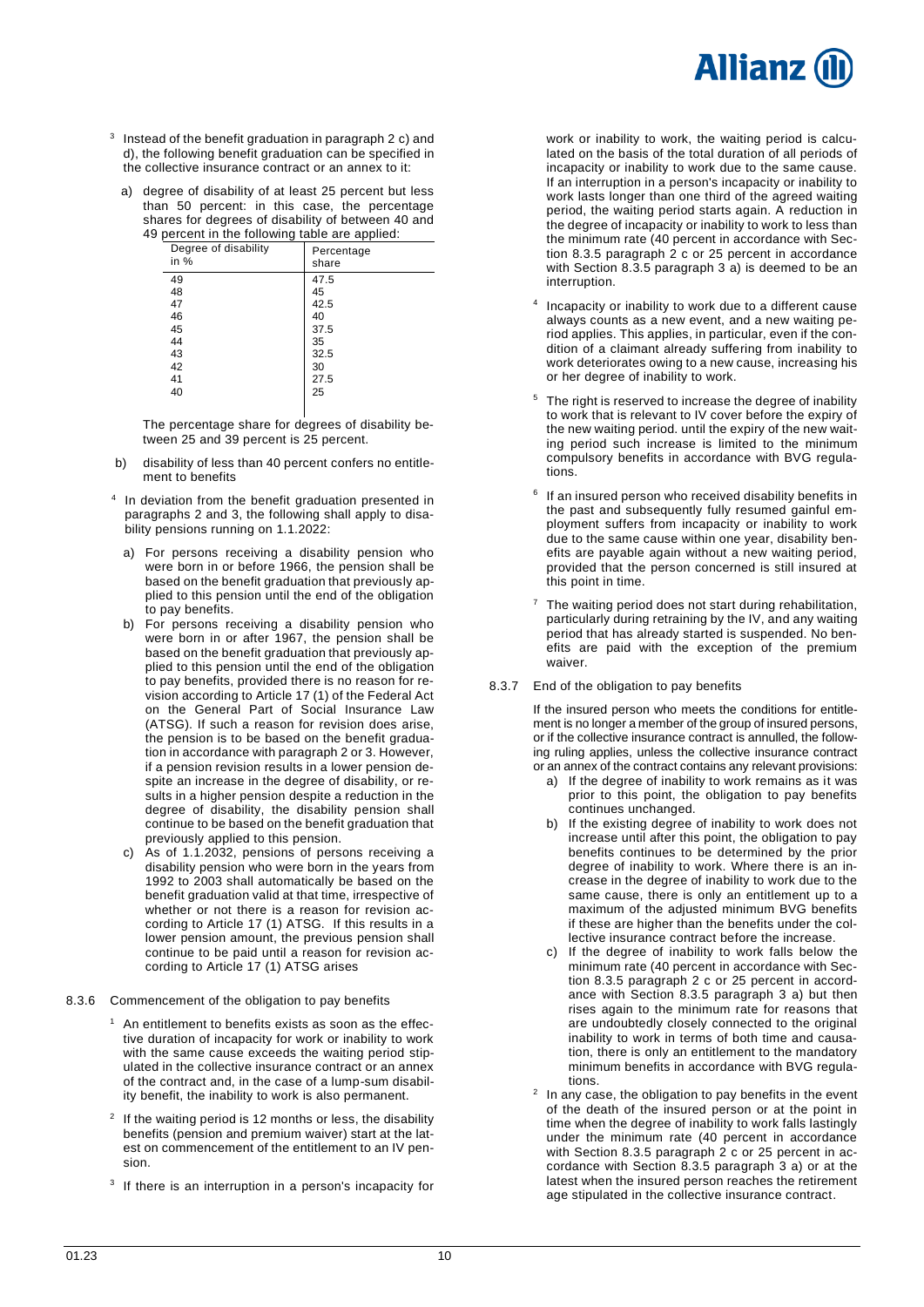

# 8.3.8 Disabled person's child's pensions

If the collective insurance contract or an annex to it provides for disabled person's child's pensions, every child entitled to an orphan's pension upon the death of the insured person is entitled to a disabled person's child's pension on the basis of the entitlement to the disability pension.

- 8.3.9 A change in the degree of inability to work
	- <sup>1</sup> Allianz Suisse Life must be notified immediately if there is a change in the degree of inability to work or the circumstances on the basis of which that degree of inability to work is determined.
	- <sup>2</sup> Allianz Suisse Life may assess and redefine the degree of inability to work at any time, even if the circumstances on the basis of which the degree of inability to work is determined have not changed.
	- Even in cases in which the permanent inability to work has been accepted, Allianz Suisse Life reserves the right to review and reset the extent of the obligation to pay benefits at any time.
- 8.3.10 Expiry of the insurance cover
	- The cover expires
		- a) subject to Section 8.3.7 a to c, if the collective insurance contract is terminated or the insured person is no longer a member of the group of insured persons
		- b) if the insured person leaves gainful employment without becoming unable to work
		- c) when the insured person reaches the normal retirement age
		- d) if the insured person takes part in a war or warlike actions without Switzerland itself conducting war or being drawn into warlike actions

# <span id="page-10-0"></span>**8.4 Payment of benefits**

- <sup>1</sup> The insurance benefits commence when the reason for the entitlement becomes effective. They are payable at the latest four weeks after all the documents requested by Allianz Suisse Life are provided and at the earliest when continued payment of the full salary ceases.
- They cease on the last day of the month in which the reason for the end of the entitlement becomes effective.
- Pensions are paid in partial amounts in advance at the beginning of each insurance quarter. If necessary, the first and last pension payments are calculated pro rata.
- <sup>4</sup> If the collective insurance contract provides for the conversion of a lump-sum benefit into a pension, this conversion is carried out using the collective rate schedule applicable on the due date of the lump-sum payment.
- <sup>5</sup> If the collective insurance contract requires the conversion of savings capital accumulated outside the collective insurance contract, the retirement savings of the unmarried men and women are also to be included in the insurance at the retirement age. The net present values are calculated based on the collective rate schedule applicable on the due date of the savings capital.
- <sup>6</sup> Unless the collective insurance contract or an annex of the contract states otherwise, a lump sum is paid out instead of a pension if a retirement pension or an entire disability pension is worth less than 10 percent of the minimum single AHV retirement pension, if a widow's or widower's pension, partner's pension or life partner's pension is worth less than 6 percent, and if

an orphan's pension is worth less than 2 percent.

- $7$  The settlement value for the widow's or widower's pension, partner's pension or life partner's pension is equal to the actuarial reserve based on the individual method. In the case of extended BVG plans, the existing retirement assets are paid out as a minimum.
- The settlement value for the disability pension consists of the net present value of a lifelong disability pension and - for those who are married - the net present value of a deferred widow's or widower's pension based on the collective method. In the case of extended BVG plans, the statutory retirement assets are paid out as a minimum. The lump-sum payment also covers the deferred retirement and survivors' benefits and current disabled person's child's pensions.
- The settlement value for the orphan's pension is equal to the one-off contribution for an orphan's pension commencing immediately in accordance with the collective rate schedule.

# <span id="page-10-1"></span>**8.5 Reimbursement and deduction**

- 1 If the insured person fails to meet his or her disclosure obligation to the policyholder, and consequently the policyholder does not have to provide the insured benefits, Allianz Suisse Life is relieved of its obligations under the collective insurance contract to the same extent. Any benefits already paid must be reimbursed to Allianz Suisse Life in the same way that the person for whom the benefit was paid is obliged to reimburse the policyholder.
- <sup>2</sup> If Allianz Suisse Life provided benefits to a beneficiary with no entitlement or only a small entitlement to them, the surplus benefits paid must be reimbursed to Allianz Suisse Life regardless of whether it was the fault of the policyholder. Repayment may be waived if the policyholder was not at fault, and the person to whom the benefit was paid acted in good faith, and repayment would cause the person to suffer severe hardship.
- Allianz Suisse Life is entitled to offset the repayment claim with future benefit claims of the policyholder.
- 4 If one children's pension is superseded by another one, the excess amount paid for the first pension is taken into account in the second one. Survivors' benefits triggered by the death of the insured person are reduced by those portions of the pension that have to be repaid.

# <span id="page-10-2"></span>**8.6 Adjustment of pensions in line with inflation**

- 8.6.1 Object
	- 1 In accordance with the statutory provisions of the BVG, current disability and survivors' pensions are adjusted in line with inflation by means of pension increases.
	- <sup>2</sup> The adjustment depends on that part of the insured pension that is owed solely due to the minimum requirements of the BVG.
- 8.6.2 Conditions for entitlement
	- <sup>1</sup> Pension increases are granted under the following conditions:
		- a) in the case of a disability pension and pensions for the children of disabled persons, only if an entitlement exists in accordance with the BVG;
		- b) in the case of a widow's or widower's pension or partner's pension and in the case of a pension for a divorced spouse, if there is an entitlement to a pension in accordance with the BVG, but not if a pension is paid in accordance with the insurance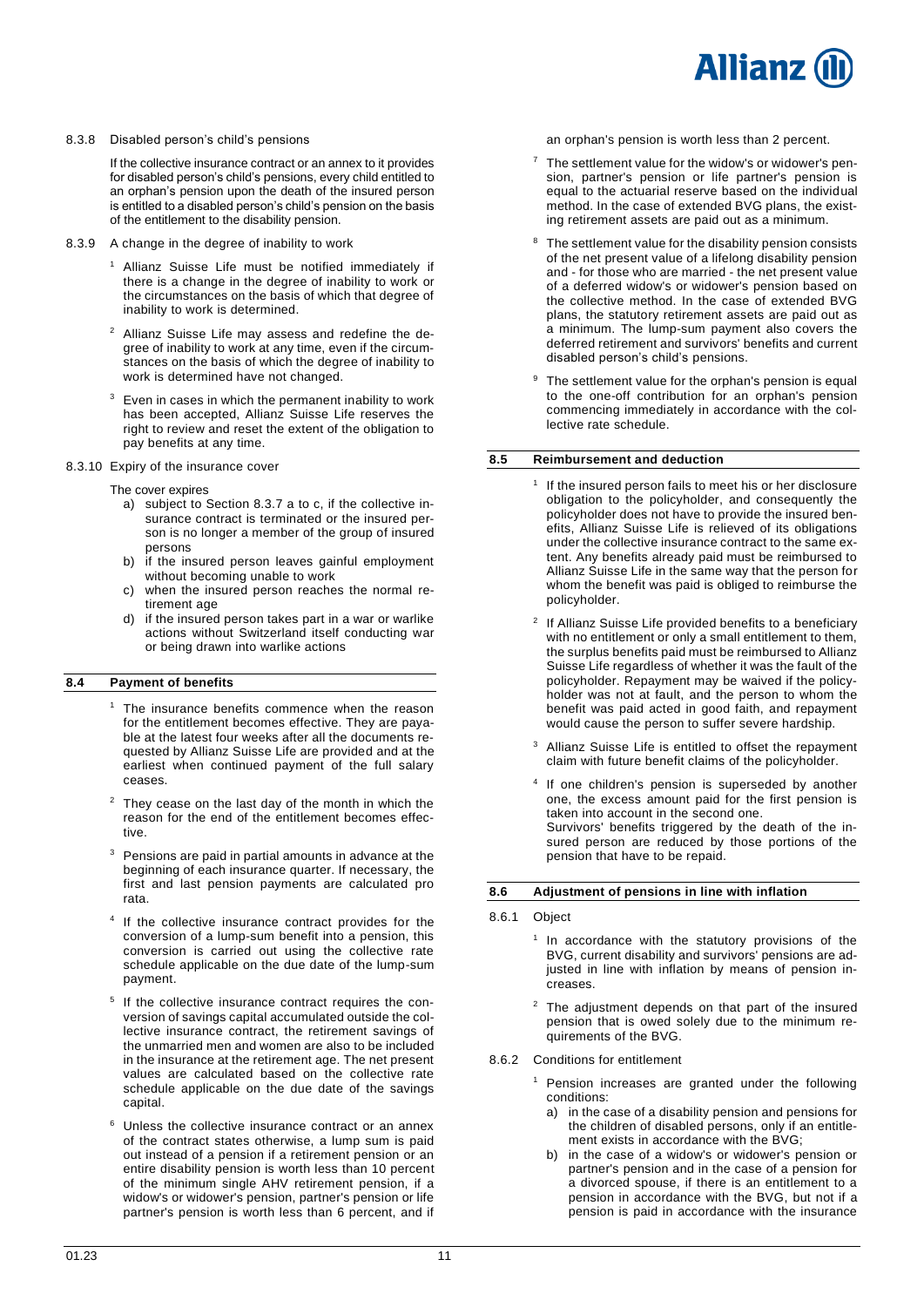

contract but under the BVG there would only be an entitlement to a lump-sum payment;

- c) in the case of an orphan's pension, only if an entitlement exists in accordance with the BVG.
- $2$  If a lump sum is paid instead of pensions, there is no entitlement to a lump-sum payment for future pension increases.
- 8.6.3 Commencement and cessation of entitlement
	- A pension increase is granted for the first time when on 1 January a period of three full calendar years has elapsed since the year in which the following point in time falls:
	- a) in the case of a disability pension or pensions for the children of disabled persons, the day after which a year has elapsed since the onset of the inability to work, at the latest on the commencement of the entitlement to an IV pension;
	- in the case of survivors' pensions, the day on which the insured person died. The point in time at which further pension increases occur depends on the relevant provisions within the framework of the BVG.
	- <sup>2</sup> If survivors' pensions become due on the death of a person who suffers from inability to work, a current disability pension is reset due to the change to the degree of disability, or if, in addition to a disability pension, there are also associated pensions for the children of a disabled person, the time that has elapsed since the beginning of the period specified in paragraph 1 a and the level reached by the disability pension at the time are taken into account.
	- Subiect to paragraph 4, pension increases for pensions for the children of disabled persons and orphan's pensions are granted for as long as an entitlement to such a pension exists under the collective insurance contract.
	- 4 In no circumstances are pensions increased if an entitled person has reached the retirement age. Further pension increases are not paid in the case of a widow's

# <span id="page-11-0"></span>**9. Coordination with other insurers**

#### <span id="page-11-1"></span>**9.1 Waiver of accident cover**

- Allianz Suisse Life is not obliged to provide benefits beyond the statutory minimum benefits in accordance with the BVG subject to any provisions to the contrary in the collective insurance contract or an annex of the contract if the insured person's death or inability to work is attributable to an accident or an event for which benefits are provided or should be provided from the mandatory accident or military insurance. In the event of death before the retirement age, however, the existing retirement assets are reimbursed.
- $2$  If, in the event that a person insured under the Federal Accident Insurance Act (UVG) or the Federal Military Insurance Act (MVG) dies in an accident, the surviving spouse, the partner pursuant to the PartG or the life partner is not entitled to a pension from the accident insurer and neither the collective insurance contract nor an annex to it provide for accident coverage, Allianz Suisse Life shall pay the partner's pension insured under the pension plan (spouse's, partner's or life partner's pension) notwithstanding paragraph 1, less any benefits from the accident insurer (e.g. lump-sum payment pursuant to Article 32 UVG).
- <sup>3</sup> An accident is defined as the sudden, unintentional damaging effect of an unusual external factor on the human body that results in the impairment of physical, mental or psychological health or in death.

or widower's pension if the entitlement in accordance with the BVG expires due to remarriage, but under the collective insurance contract the pension continues to be paid.

#### 8.6.4 Extent

The extent of the pension increase depends on the relevant provisions within the framework of the BVG.

- 8.6.5 Premiums
	- <sup>1</sup> In order to adjust the pensions in line with inflation, a premium is set as a percentage of the coordinated salary in accordance with the BVG. This is to be paid unless insured persons are exempted from paying premiums due to inability to work. The premium due at the start of the insurance year depends on the rate schedule applicable at the time.
	- <sup>2</sup> If the policyholder no longer pays any premiums, further pension increases do not take place in future unless the cessation of premium payments is due exclusively to the occurrence of insured events.
- 8.6.6 Contract annulment/repurchase/cancellation of the insurance of the indexation of pensions in line with prices
	- 1 If the collective insurance contract, insofar as it concerns cover within the framework of the BVG, is annulled, all insurance relationships that are the object of the insurance of the indexation of pensions to prices within the framework of the BVG are cancelled.
	- 2 In order to determine the surrender value of current pensions, all of the pension increases that have occurred within the framework of this insurance are taken into account and calculated on the basis of the collective rate schedule.
	- <sup>3</sup> Under no circumstances is there an entitlement to the reimbursement of the paid premiums for the pensions indexation insurance within the framework of the BVG.
	- <sup>4</sup> The following are also defined as accidents:
		- a) bodily injury as a result of breathing in gases or vapours that suddenly escape;
		- b) poisoning or injury as a result of inadvertently ingesting poisonous or corrosive substances;
		- c) involuntary drowning.

# <span id="page-11-2"></span>**9.2 Coordination with other social insurance providers**

- The benefits of Allianz Suisse Life are reduced if, together with the benefits of domestic and international social insurance providers and pension funds that are paid to the person with a claim against the policyholder as a result of the damaging event as well as any earned or substitute income the insured person has received or continues to receive, they exceed the limit for overpaid benefits applicable for the policyholder.
- 2 If the insured person is entitled to benefits from mandatory accident or military insurance, the benefits of Allianz Suisse Life are limited to the statutory minimum benefits stipulated by the BVG.
- 3 If there are a number of different causes of damage involved, the pensions are paid only for those damage causes for which the accident or military insurer is not liable.
- 4 If the accident or military insurer is not obliged to provide benefits in the event of intent, gross negligence or a risk, or if the accident or military insurer cuts its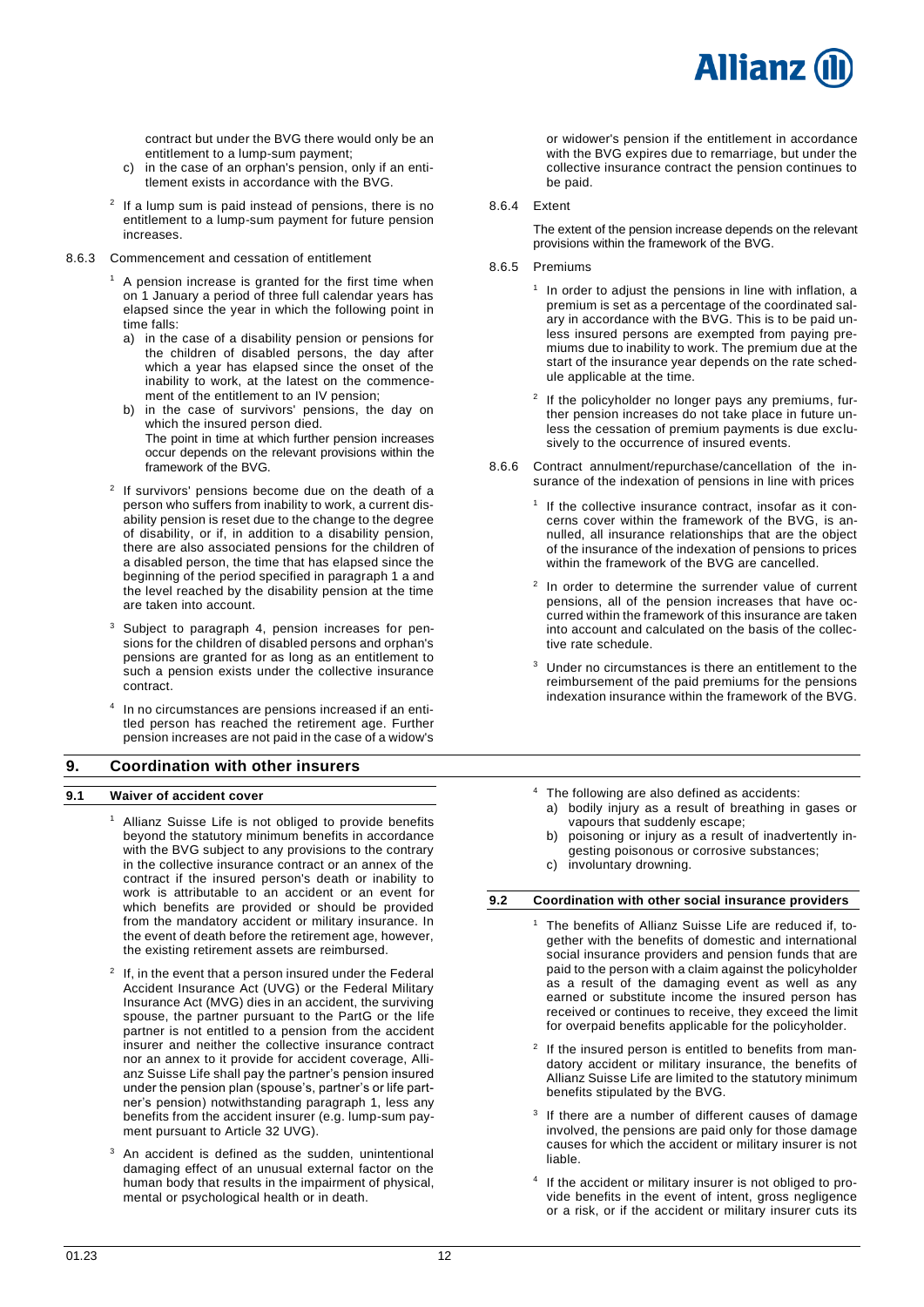benefits, Allianz Suisse Life provides the benefits as if the accident or military insurer were obliged to provide the benefits in full.

- <sup>5</sup> Allianz Suisse Life can refuse to provide, cut or withdraw its benefits except for the statutory minimum benefits according to the BVG if the person with a claim against the policyholder was grossly at fault in bringing about his or her death or inability to work or if the insured person refuses to undergo a rehabilitation measure. The statutory minimum benefits according to the BVG cannot be reduced unless the AHV or IV also refuses to provide, cuts or withdraws its benefits.
- 6 If a case of disability or death can give rise to an entitlement to benefits from the mandatory accident or military insurance or the mandatory occupational pension scheme in accordance with the BVG, but there are doubts as to whether the policyholder or the accident or military insurer or another pension provider is obliged to provide benefits, Allianz Suisse Life may provide the statutory minimum benefits according to the BVG as prior indemnification if the policyholder is legally obliged to make prior indemnification payments and has submitted a corresponding request.

If Allianz Suisse Life has provided prior indemnification payments, these must be reimbursed to Allianz Suisse Life as soon as it becomes clear that the accident or military insurer or another pension fund is obliged to provide benefits or that its obligation to provide them takes precedence over any obligation on the part of the policyholder.

# <span id="page-12-0"></span>**9.3 Coordination with liability claims**

- To the extent that the law prescribes that the policyholder succeeds to the claims of the insured person and his or her survivors vis-à-vis third parties with liability for the insured event or by meeting its obligation to provide benefits, or to the extent that these claims are transferred to the policyholder by legal transaction, the policyholder has to cede these claims to Allianz Suisse Life wherever and to the extent that the insured event is covered by the collective insurance contract.
- 2 If the law does not prescribe that the policyholder succeeds to the claims vis-à-vis third parties with liability for the insured event, the policyholder must request in good time the transfer of the claims from the insured person or his or her survivors and ensure that these claims do not expire.
- Allianz Suisse Life is entitled to defer its benefits until the claims vis-à-vis the third party with liability are transferred to it. Allianz Suisse Life can withhold or reduce its benefits if the transfer does not take place in good time or the claims cannot be asserted against the third party and the policyholder is at fault for this.
- 4 If the policyholder can take into account liability claims vis-à-vis third parties that it is not required to succeed to by law in its obligation to provide benefits to the insured person or his or her survivors, and if it can cut its benefits accordingly, the benefits of Allianz Suisse Life are also cut accordingly.

# <span id="page-12-1"></span>**10. Early withdrawal from the group of insured persons**

### <span id="page-12-2"></span>**10.1 Effects**

- 1 If an insured person withdraws from the group of insured persons, the insurance for this person is cancelled.
- 2 If the insured person already suffers from incapacity or inability to work, the degree of this pre-existing inability to work reached by the end of the extended cover period (Section 10.2) remains insured. Increases in the degree of inability to work that occur after the end of the extended cover period are no longer insured subject to Section 8.3.7 b and c, and there is no entitlement to increased benefits from the insurance for inability to work.

# <span id="page-12-3"></span>**10.2 Extended cover**

The insured death and disability benefits remain insured until the insured person concludes a new insurance contract with a different provider, but not for longer than a month after the departure of the insured person unless an additional risk premium is paid.

If an insurance benefit is claimed from the extended cover, the surrender value already paid out for the relevant person must be reimbursed. If reimbursement is not made or not within the period set by Allianz Suisse Life, the benefits are reduced.

# <span id="page-12-5"></span>**10.4 Surrender value on departure**

- <sup>1</sup> The surrender value on the withdrawal of an insured person from the group of insured persons corresponds to the sum of the existing savings or 100 percent of the actuarial reserve. The surrender value must not be less than the minimum amount pursuant to Article 17 FZG (Swiss Federal Act on Vesting in Pension Plans) and the minimum BVG retirement assets pursuant to Article 18 FZG.
- <sup>2</sup> In the cases described in Section 10.1 paragraph 2, the surrender value corresponds to the active component of the savings or actuarial reserve. The active component corresponds to the component that is not applicable to the inability to work, which is obtained on the basis of the scale used to calculate the benefits in the event of inability to work (Section 8.3.5).

# <span id="page-12-4"></span>**10.3 Reduction**

# <span id="page-12-6"></span>**11. Duration and termination of the collective insurance contract**

#### <span id="page-12-7"></span>**11.1 Effects of terminating the contract**

- <sup>1</sup> On termination of the collective insurance contract, all insurance policies of all active insured persons in relation to the active component are terminated on the effective date of the termination.
- <sup>2</sup> The following arrangement is applicable to insurance policies with current pensions:
	- a) Insurance policies with current disability pensions and premium waivers are terminated on the effective date of the termination.

Passive insurance policies with current waiting periods are terminated on the contractually stipulated expiry of the longest waiting period.

- b) The other insurance policies with current pensions are not terminated.
- <sup>3</sup> The collective insurance contract or an annex to it may contain an arrangement for the termination of insurance policies with current pensions that deviates from paragraph 2 a.
- <sup>4</sup> Allianz Suisse Life owes the surrender value of all terminated insurance policies as a lump sum and a share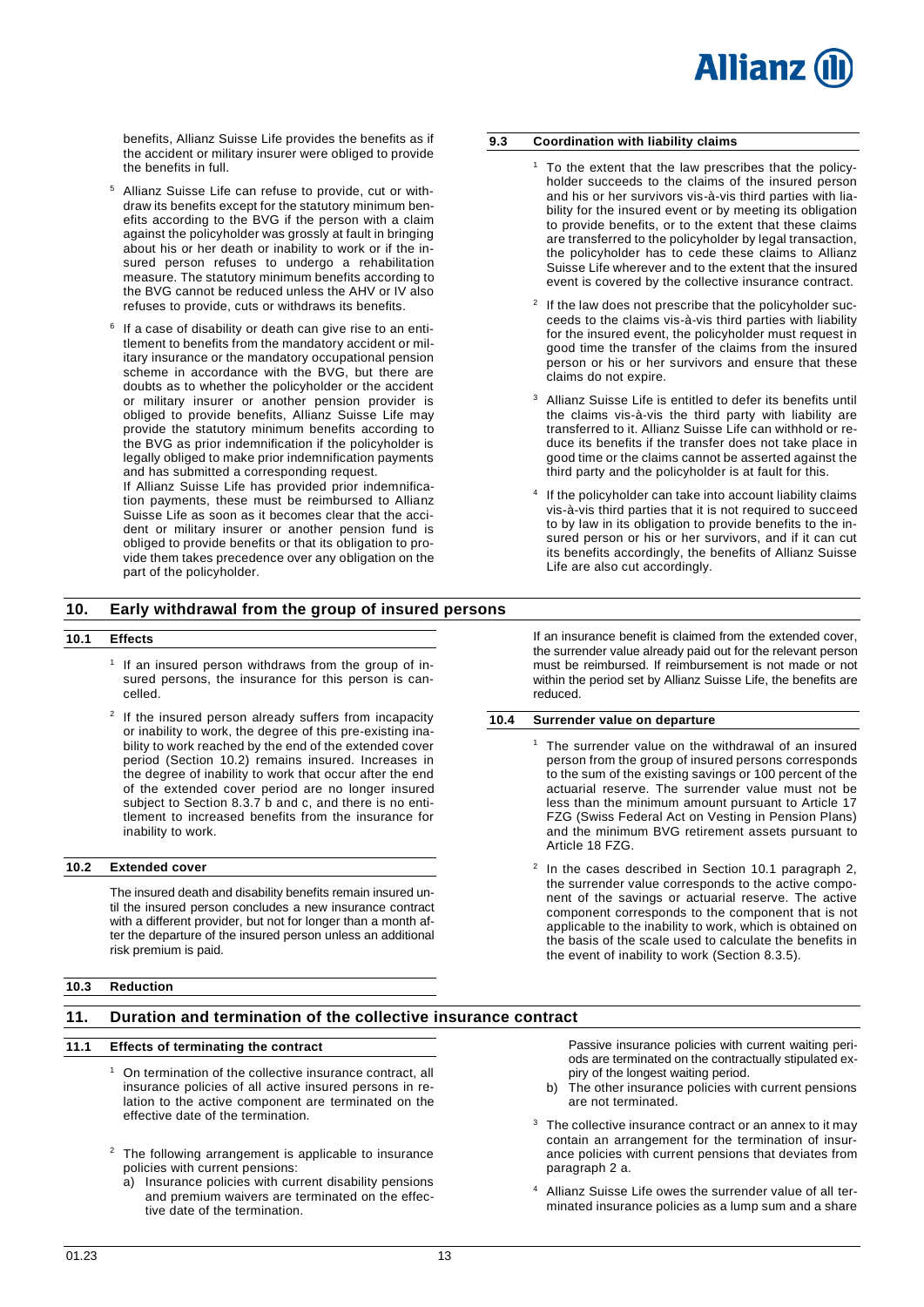

of the surpluses.

#### <span id="page-13-0"></span>**11.2 Calculation of the surrender value on contract termination**

- <sup>1</sup> In the event of the termination of the collective insurance contract, the surrender value is equal to the value that Allianz Suisse Life would require as a deposit – on the basis of its rate schedule applicable at the time of the contract termination – for all terminated insurance policies if the contract with the same set of insured persons and pensioners and paying the same benefits were newly concluded at the time of termination, without regard to origination costs, but including a deduction to account for interest rate risk (interest rate deduction).
- <sup>2</sup> The value is calculated as specified in the actuarial annex.
- The technical interest rate used to calculate the value may not exceed the upper limit specified in Article 8 of the Vested Benefits Ordinance (FZV). The minimum BVG retirement assets pursuant to Article 15 of the BVG may not be reduced by the interest rate deduction. If the annulled contract was in effect for at least five years or the interest rate deduction calculated for

# <span id="page-13-2"></span>**12. Surplus sharing**

# <span id="page-13-3"></span>**12.1 Surplus calculation**

- $1$  The policyholder, as prescribed by law and the surplus allocation plan, is entitled to a share of Allianz Suisse Life's surpluses in the occupational pension business.
- <sup>2</sup> These surpluses are determined by Allianz Suisse Life at least once per year, usually at the end of each calendar year, for the entire occupational pension business as prescribed by law. When calculating the allocation of surpluses, a distinction is drawn, as prescribed by law, between savings, risk and cost processes on the basis of the occupational-pensions operating accounts.
- Surpluses determined in this way are allocated to the legally prescribed purposes in line with the legally prescribed minimum quota. To the extent that the minimum quota cannot be appropriated for legally prescribed purposes, it is used, in accordance with the business plan of Allianz Suisse Life approved by the responsible authority, to form reserves, to cover the costs of additional risk capital raised with official approval and to increase the surplus fund.

#### <span id="page-13-4"></span>**12.2 Principles of surplus distribution**

- <sup>1</sup> Surplus sharing for policyholders is funded exclusively from the surplus fund. Allianz Suisse Life shall ensure that an appropriation to the surplus fund is distributed within five years at the latest.
- 2 If the occupational pensions operating account exhibits a negative balance after funding of provisions and despite increasing the distribution ratio up to 100%, no share in surplus may be paid out to the policyholders for the year in question.
- Surpluses accumulated in the surplus fund are distributed to the policyholders in accordance with recognised actuarial methods, but these must not amount to more than two-thirds of the fund in any one year.
- <sup>4</sup> Surpluses are distributed to the policyholders in proportion to the actuarial reserve, claims experience relating to the risks covered and administrative costs incurred. The distribution criteria and methods are set

the contract according to the rate schedule is a negligible amount, no interest rate deduction will be applied.

#### <span id="page-13-1"></span>**11.3 Duration of the collective insurance contract**

- Unless stipulated otherwise in the collective insurance contract, the collective insurance contract is entered into for a fixed term.
- <sup>2</sup> Unless stipulated otherwise in the collective insurance contract or an annex to it, the duration of the contract shall be extended tacitly for a period of one year, starting on expiry of the fixed duration and thereafter on expiry of each one-year extension period.
- <sup>3</sup> The policyholder and Allianz Suisse Life have the right to reject the extension of the collective insurance contract by sending a written notification to the other contracting party. Unless stipulated otherwise in the collective insurance contract or an annex to it, this notification must reach the other contracting party no later than six months before the beginning of the extension. If the extension is rejected on time, the collective insurance contract shall be terminated as of the date on which the rejected extension would have taken effect.

out in detail by Allianz Suisse Life in the surplus allocation plan and in an annual report ("surplus report") which is submitted to FINMA.

### <span id="page-13-5"></span>**12.3 Surplus allocation and use**

- <sup>1</sup> The first share of the surplus only becomes due for offsetting with the premiums on the commencement of the first year of the contract and becomes due for payment or offsetting with the premiums at the latest at the end of one full insurance year on commencement of the following year of the contract. If the premium is only charged for part of the year in the first year of the contract, the first share of the surplus may only relate to the corresponding portion of the first year of the contract; the surplus rates for the benefits insured during this period must be applied.
- 2 Irrespective of the above, a surplus share for pensions that commence immediately may already be paid from the start of the first year of the contract.
- $3$  The surplus allocation to the policyholders takes place on a flat-rate basis per contract, as a rule with effect from the following year's reference date. The insured persons and pensioners have no direct entitlement to the surpluses allocated to their contract.
- 4 In the case of collective insurance contracts with full insurance, the surpluses allocated to the contract are credited to the savings managed by Allianz Suisse Life.
- <sup>5</sup> The policyholder may request that the surpluses allocated to the contract that have not yet been credited to the savings be paid out to the policyholder or to any pensioners.
- 6 In the case of collective insurance contracts with current pensions only, the surpluses allocated to the contract are paid out to the pensioners.
- The surpluses allocated to annulled insurance contracts are transferred as a lump sum to the provider that has been the policyholder thus far or the provider superseding it.
- Allianz Suisse Life provides the policyholders with an annual statement for each contract, showing how the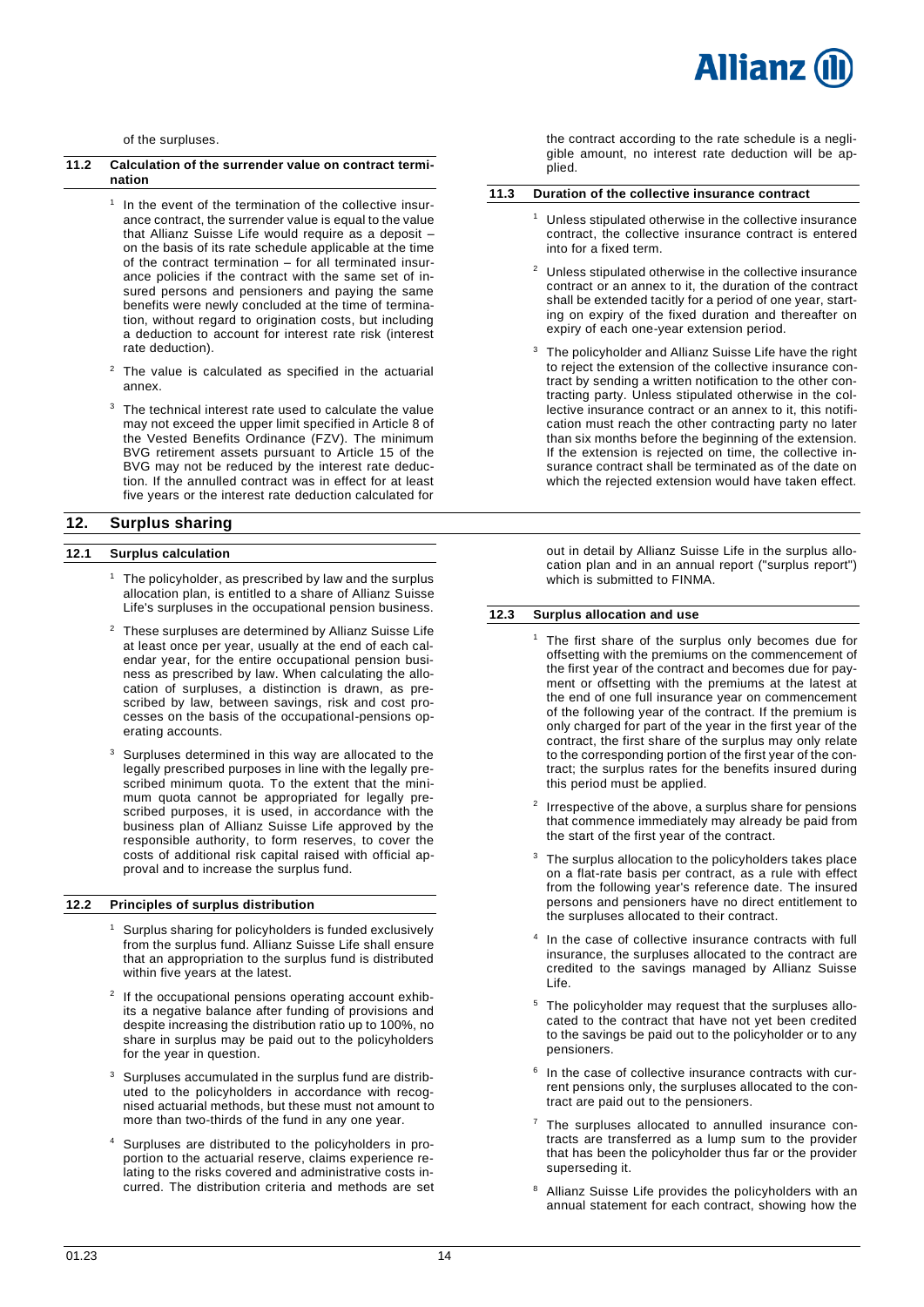# <span id="page-14-0"></span>**13. Miscellaneous provisions**

#### <span id="page-14-1"></span>**13.1 Pledging and assignment**

The entitlements of the policyholder under the collective insurance contract cannot be pledged or assigned.

# <span id="page-14-2"></span>**13.2 Notifications, address for notifications**

- $1$  All notifications are to be made in writing to the Directorate of Allianz Suisse Life in Wallisellen.
- <sup>2</sup> The notifications of Allianz Suisse Life will be deemed to have been duly served if sent to the last known address of the policyholder in connection with the individual collective insurance contract.

#### <span id="page-14-3"></span>**13.3 Breach of contract without culpability**

If it is has been agreed between Allianz Suisse Life and the policyholder that the policyholder has suffered legal prejudice or loss of rights due to a breach of an obligation, this does not apply if the policyholder proves that the breach is to be regarded as being without culpability. In the event of non-culpable failure to observe a deadline, immediate action

# <span id="page-14-6"></span>**14. Actuarial annex and war clause**

- <span id="page-14-7"></span>**14.1 Calculation of the value in the event of contract termination** 
	- $1$  The value for active insurance policies is equal to the actuarial reserve on departure, taking into account the deduction under Section 14.3.
	- <sup>2</sup> For insurance policies with current disability pensions and premium waivers and passive insurance policies with current waiting periods, the SIA's "Guidelines for the transfer of incapacity cases in the event of a change of pension fund" (SIA Agreement) are always applied and the principles set out therein followed during the calculation of the actuarial reserve.
	- The net present value of the disability pensions, disabled person's child's pensions and premium waivers is the underwriting net present value of a temporary pension paid in advance with the probability of departure due to death and reactivation added annually in accordance with the approved rate schedule, the interest rate approved for the values and the constant cost surcharge factor of the rate schedule.
	- 4 In the case of current pensions, the level of the benefit is equal to the annual pension owed, in the case of deferred pensions, it is equal to the annual pension on the occurrence of the insured event, and in the case of premium waivers it equals the annual premium paid by the company at the time of the entitlement in order to continue to cover the underwriting risk or to continue to build up the retirement assets.
	- <sup>5</sup> The net present values are defined for ages in whole years, the maximum age and the benefit period. Linear interpolation is carried out for values that are not integers.

has to be taken to do what was supposed to be done within the relevant time period.

# <span id="page-14-4"></span>**13.4 Place of performance**

The place of performance for the obligations of the policyholder is the office of Allianz Suisse Life in Wallisellen, and for the obligations of Allianz Suisse Life it is the office of the policyholder in Switzerland.

#### <span id="page-14-5"></span>**13.5 Place of jurisdiction**

- <sup>1</sup> The place of jurisdiction  $-$  subject to special binding provisions in other laws – is in accordance with the Swiss Civil Code of Procedure.
- Legal action can be taken against Allianz Suisse Life at the office of Allianz Suisse Life and against the policyholder at its office.

#### <span id="page-14-8"></span>**14.2 Bases**

- The benefit period used for the calculation is the benefit period provided for by the rate schedule at the time at which the entitlement to the benefit occurred. In the case of children's pensions, this period is limited by the maximum age of the child provided for in the rate schedule. In the case of disabled person's child's pensions, the benefit period of the children's pension must not exceed the benefit period of the disability pension of the insured person.
- $2$  The values that were valid based on the approved rate schedule for the corresponding cover at the time of the entitlement are used as departure probabilities.
- Net present values for periodic benefits that are not paid annually in advance are adjusted in accordance with the net present values for premium calculation. Monthly payments are calculated in the same way as quarterly payments.
- <sup>4</sup> For pension benefits in the waiting period, the net present value of a pension that begins immediately is taken, and the net present value of a temporary benefit with a benefit period until the beginning of the pension is deducted from it.

#### <span id="page-14-9"></span>**14.3 Interest deduction to calculate the value in the case of contract annulment**

- The interest deduction is equal to six times the amount of annual interest calculated on the basis of the total value at contract annulment. The difference between the interest rate defined in accordance with paragraph 2 a) and that defined in accordance with paragraph 2 b) is used as the interest rate. The maximum interest deduction is eight percent of the actuarial reserve.
- The following is applicable for the calculation of the interest rates in accordance with paragraph 1:
- a) The interest rate is equal to the yield on Swiss government bonds with a term of ten years eight months prior to the contract annulment. The corresponding yield is taken from the monthly report of the Swiss National Bank.